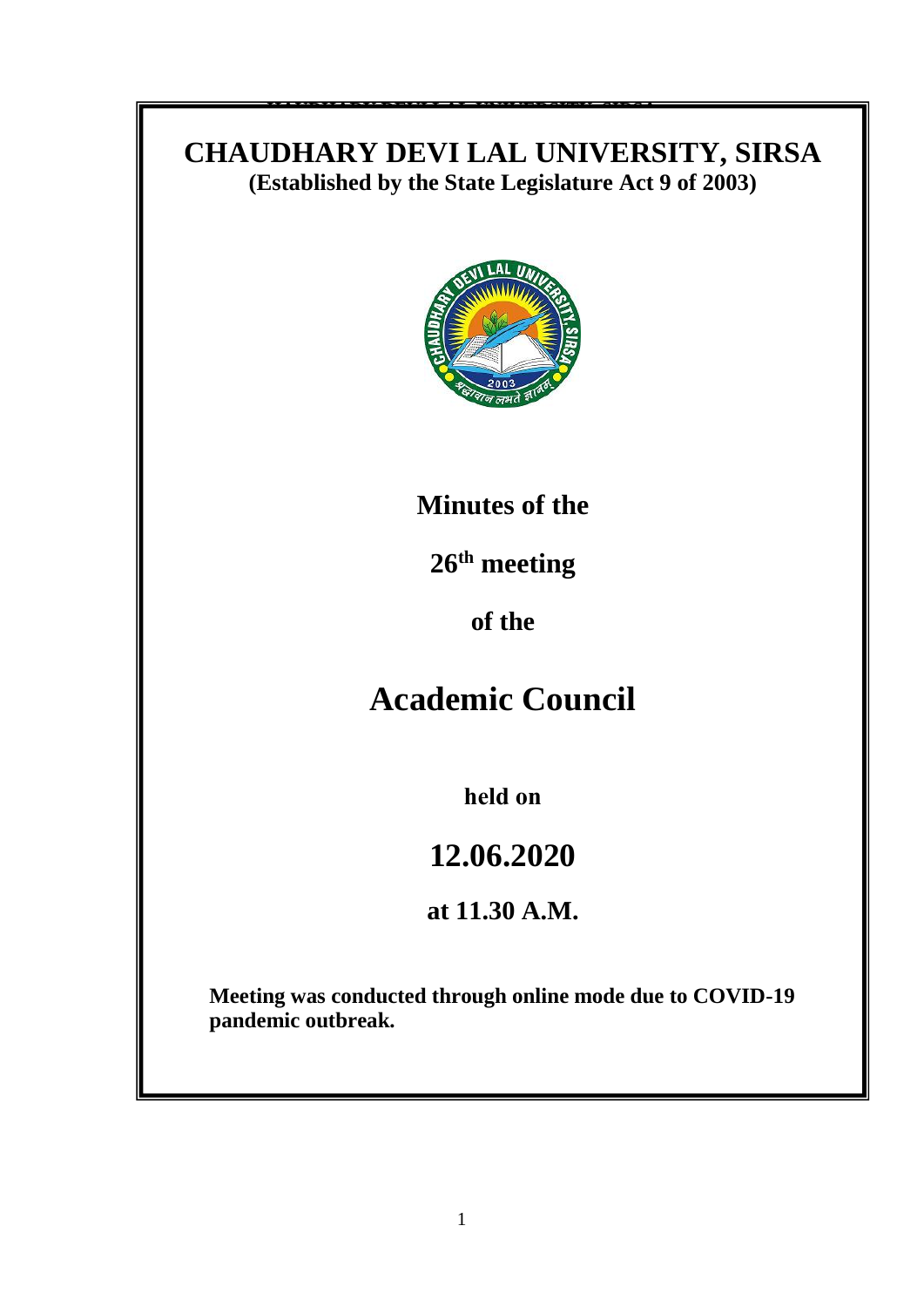### **CHAUDHARY DEVI LAL UNIVERSITY, SIRSA**

**(Established by the State Legislature Act 9 of 2003)**



 No. Acad./**102**/20/1160-1196 Dated: 16.06.2020

To

All Members of the Academic Council Chaudhary Devi Lal University Sirsa

#### **Sub: Minutes of the 26th meeting of the Academic Council held on 12.06.2020.**

Sir/Madam,

Kindly download the attachment of minutes of the 26<sup>th</sup> meeting of the Academic Council held on 12.06.2020 at 11.30 a.m. through online mode by using the Google Meet App due to COVID-19 outbreak.

The discrepancies, if any, in recording the minutes, may be intimated to this office within a week.

D.A.:- as above.

Yours faithfully,

#### **REGISTRAR**

Endst. No. Acad./AC/**102**/20/ **1197 Dated: 16.06.2020**

A copy of the above is forwarded to the following for information and necessary action:

1. The Secretary to Governor, Haryana. (for kind information of the Hon'ble Governor of Haryana and Chancellor, Chaudhary Devi Lal University, Sirsa), Haryana Raj Bhawan, Chandigarh.

#### **REGISTRAR**

Endst. No. Acad./AC/**102**/20/ **1197 Dated:** 

A copy of the above is forwarded to the following for information and necessary action:

- 1. The Director, University Computer Centre, Chaudhary Devi Lal University, Sirsa with the request to upload the minutes of the meeting on the University Website.
- 2. P.S. to Vice-Chancellor (for kind information of the Vice-Chancellor), Chaudhary Devi Lal University, Sirsa.
- 3. P.A. to Registrar (for kind information of the Registrar), Chaudhary Devi Lal University, Sirsa.

**Assistant Registrar (Academic) For Registrar**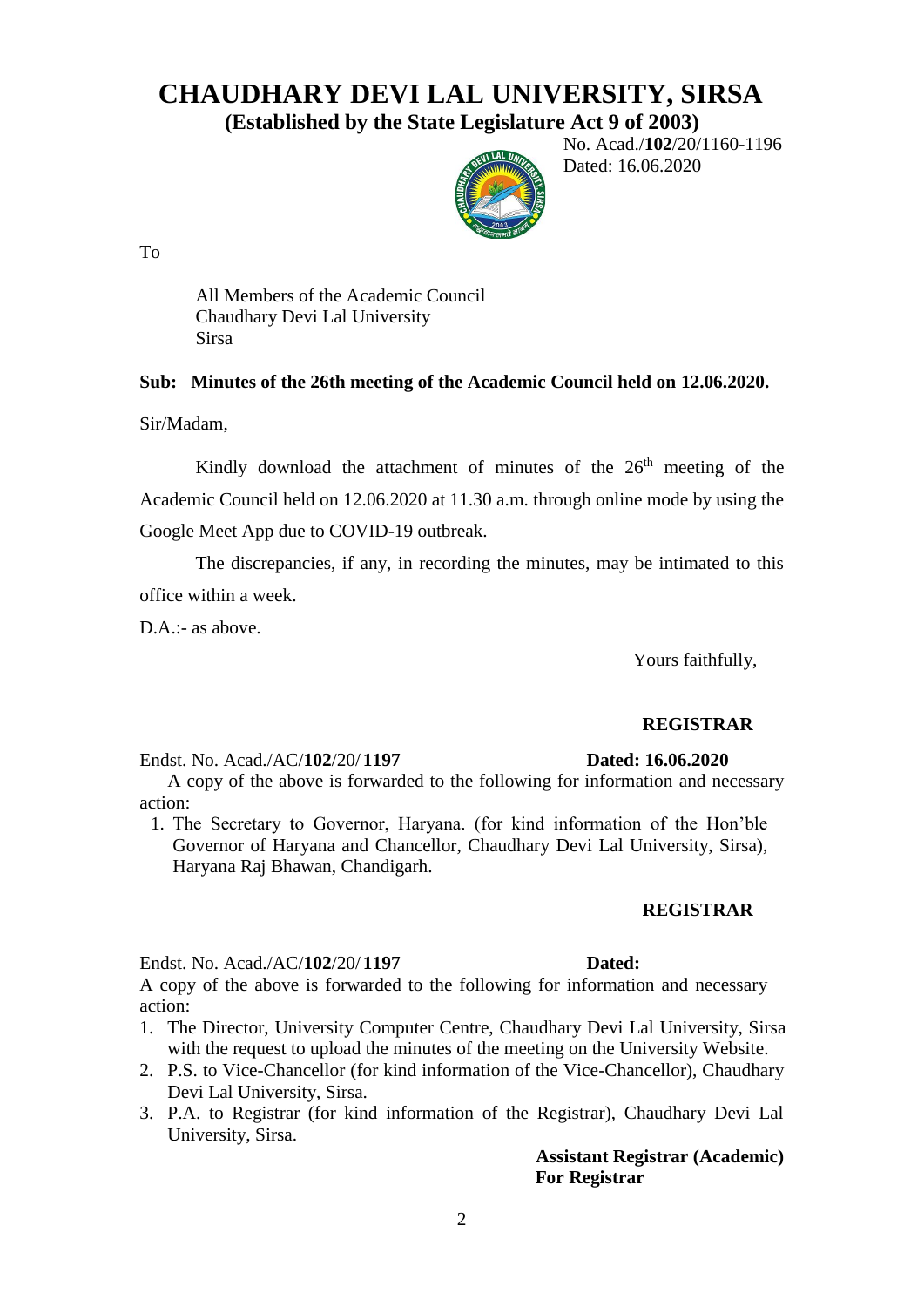### **CHAUDHARY DEVI LAL UNIVERSITY, SIRSA (Established by the State Legislature Act 9 of 2003)**

#### **MINUTES OF THE 26 TH MEETING OF THE ACADEMIC COUNCIL HELD ON 12.06.2020 AT 11.30 A.M. THROUGH ONLINE MODE BY USING THE GOOGLE MEET APP DUE TO COVID-19 OUTBREAK.**

#### **MEMBERS PRESENT:**

| 1. | Prof. Rajbir Singh Solanki<br>Vice-Chancellor<br>Chaudhary Devi Lal University, Sirsa.                                                                     | Chairperson/Ex. Officio Member |
|----|------------------------------------------------------------------------------------------------------------------------------------------------------------|--------------------------------|
| 2. | Dr. Rakesh Wadhwa<br>Registrar<br>Chaudhary Devi Lal University, Sirsa.                                                                                    | Ex. Officio Member-Secretary   |
| 3. | Prof. Sultan Singh<br>Controller of Examinations &<br>Dean, Faculty of Commerce & Management<br>Chaudhary Devi Lal University, Sirsa.                      | Member                         |
| 4. | Prof. Umed Singh<br>Dean, Faculty of Humanities, &<br>Chairperson Departments of Hindi, JMC,<br>Punjabi, Sanskrit,<br>Chaudhary Devi Lal University, Sirsa | Member                         |
| 5. | Prof. Raj Kumar Siwach<br>Dean Faculty of Engineering & Technology, &<br>Dean Academic Affairs<br>Chaudhary Devi Lal University, Sirsa.                    | Member                         |
| 6. | Prof. Sushil Kumar<br>Dean, Faculty of Physical Sciences, &<br>Chairperson, Departments of Physics and Chemistry<br>CDLU, Sirsa                            | Member                         |
| 7. | Prof. J. S. Jakhar<br>Dean, Faculty of Law<br>Chaudhary Devi Lal University, Sirsa                                                                         | Member                         |
| 8. | Prof. Raj Kumar,<br>Dean, Faculty of Life Sciences &<br>Chairperson Departments of Biotechnology,<br>FST, Zoology and Botany<br>CDLU, Sirsa                | Member                         |
| 9. | Prof. Monika Verma<br>Dean Faculy of Education, &<br>Chairperson, Department of Physical Education<br>Chaudhary Devi Lal University, Sirsa                 | Member                         |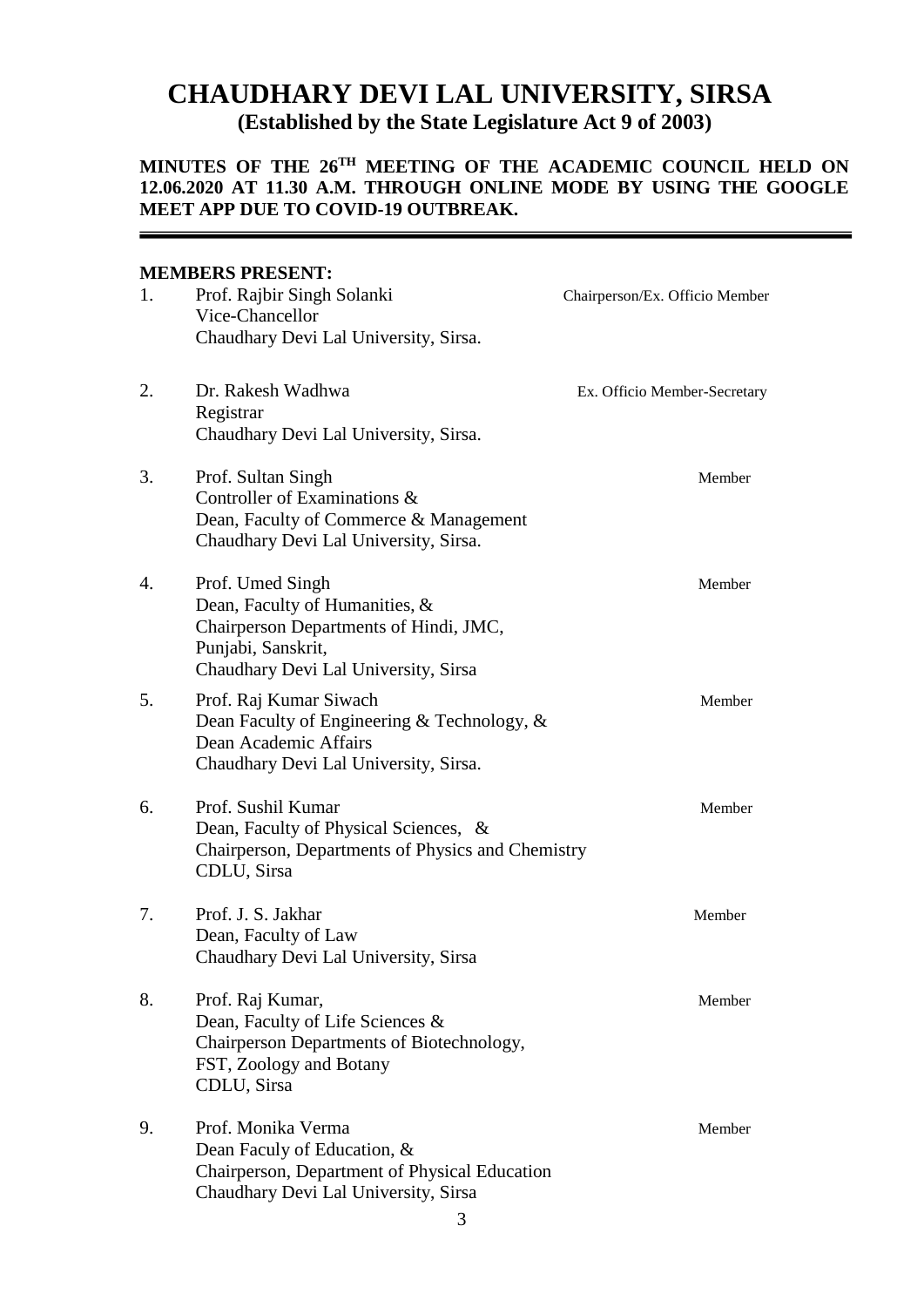| 10. | Prof. Abhey Singh,<br>Chief Warden,<br>Dean Faculty of Social Sciences, &<br>Chairperson, Department of Economics,<br>Music & Geography,<br>Chaudhary Devi Lal University, Sirsa. | Member |
|-----|-----------------------------------------------------------------------------------------------------------------------------------------------------------------------------------|--------|
| 11. | Prof. Dilbag Singh<br>Dean Students Welfare<br>CDLU, Sirsa                                                                                                                        | Member |
| 12. | Prof. Vishnu Bhagwan<br>Dean of Colleges &<br>Chairperson, Department of Public Administration<br>Chaudhary Devi Lal University, Sirsa.                                           | Member |
| 13. | Prof. Vikram Singh,<br>Chairperson, Department of Computer Sciences & Applications<br>Chaudhary Devi Lal University, Sirsa                                                        | Member |
| 14. | Prof. Aseem Miglani<br>Chairperson, Department of Mathematics<br>Chaudhary Devi Lal University, Sirsa                                                                             | Member |
| 15. | Dr. Rani Devi, Associate Professor &<br>Chairperson, Department of Energy $\&$<br><b>Environmental Sciences</b><br>Chaudhary Devi Lal University, Sirsa                           | Member |
| 16. | Dr. Nivedita, Associate Professor<br>Chairperson, Department of Education<br>Chaudhary Devi Lal University, Sirsa                                                                 | Member |
| 17. | Dr. Arti Gaur<br>Chairperson, Department of Business Administration<br>Chaudhary Devi Lal University, Sirsa                                                                       | Member |
| 18. | Dr. Ashok Kumar, Associate Professor &<br>Chairperson, Department of Law<br>Chaudhary Devi Lal University, Sirsa                                                                  | Member |
| 19. | Dr. Mahender Singh, Associate Professor<br>Chairperson, Department of History & Archaeology<br>Chaudhary Devi Lal University, Sirsa                                               | Member |
| 20. | Dr. Surinder Singh,<br>Chairperson, Department of Commerce<br>Chaudhary Devi Lal University, Sirsa                                                                                | Member |
| 21. | Prof. Anu Shukla,<br>Proctor,<br>Chaudhary Devi Lal University, Sirsa<br>$\overline{4}$                                                                                           | Member |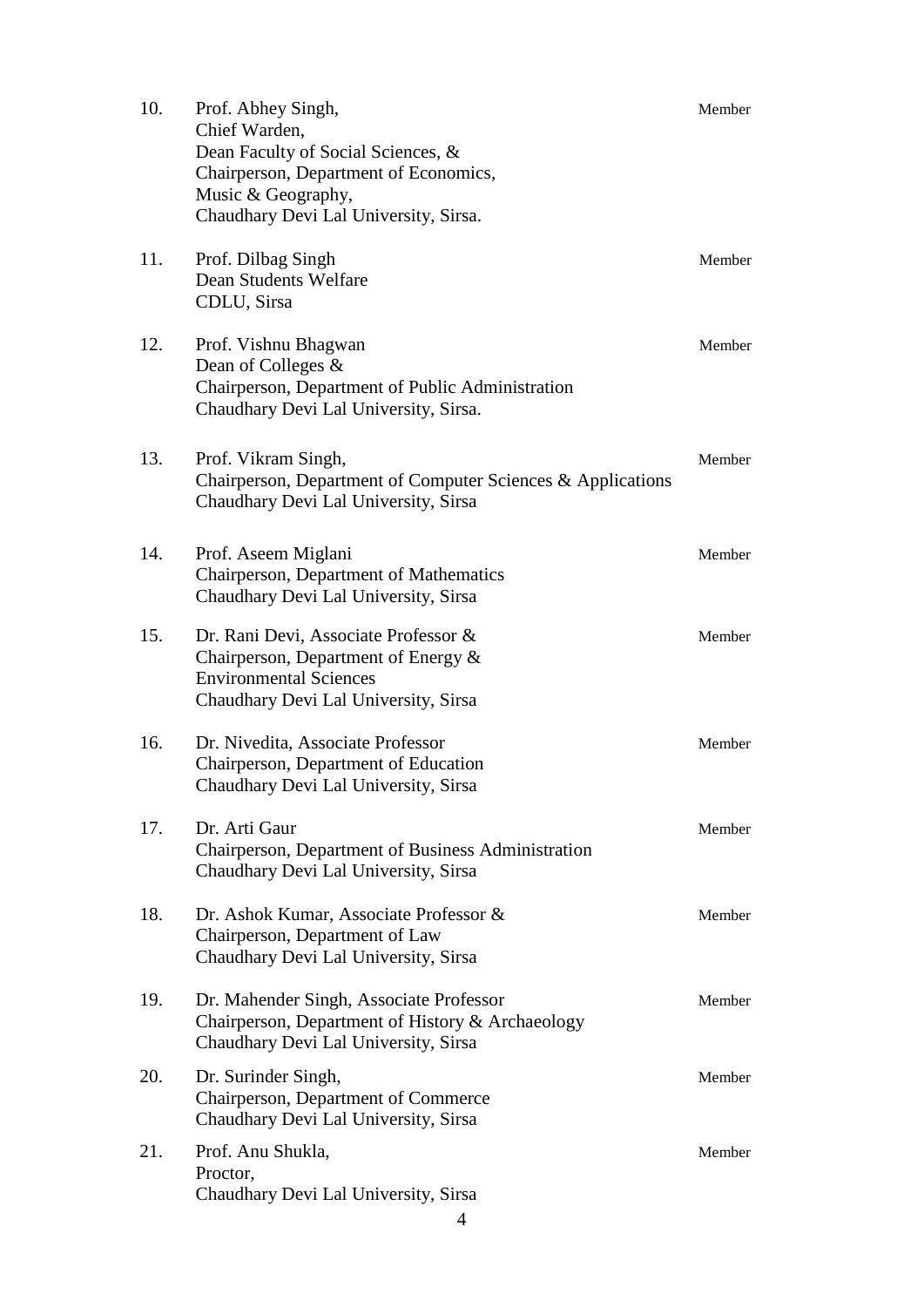| 22. | Prof. Pankaj Sharma,<br>Librarian,<br>Chaudhary Devi Lal University, Sirsa                                                                                      | Member |
|-----|-----------------------------------------------------------------------------------------------------------------------------------------------------------------|--------|
| 23. | Prof. Deepti Dharmani,<br>Chairperson, Department of English<br>Chaudhary Devi Lal University, Sirsa.                                                           | Member |
| 24. | Dr. Harish Kumar, Associate Professor<br>Department of Computer Sciences & Applications<br>Chaudhary Devi Lal University, Sirsa.                                | Member |
| 25. | Dr. Satyawan Dalal, Associate Professor<br>Department of Public Administration,<br><b>Faculty of Social Sciences</b><br>Chaudhary Devi Lal University, Sirsa    | Member |
| 26. | Dr. Raj Kumar, Assistant Professor<br>Department of Education<br><b>Faculty of Education</b><br>Chaudhary Devi Lal University, Sirsa                            | Member |
| 27. | Dr. Manju Nehra, Assistant Professor,<br>Department of F.S.T.,<br>Faculty of Life Sciences,<br>Chaudhary Devi Lal University, Sirsa.                            | Member |
| 28. | Dr. Rachna, Assistant Professor,<br>Department of Physics,<br>Faculty of Physical Sciences,<br>Chaudhary Devi Lal University, Sirsa.                            | Member |
| 29. | Dr. Rohtash Kumar, Assistant Professor,<br>Department of Economics,<br>Faculty of Social Sciences,<br>Chaudhary Devi Lal University, Sirsa.                     | Member |
| 30. | Dr. Ravinder, Assistant Professor<br>Department of Journalism & Mass Comnunication<br><b>Faculty of Humanities</b><br>Chaudhary Devi Lal University, Sirsa.     | Member |
| 31. | Dr. Rajneesh Ahlawat<br>Assistant Professor, Department of Business Administration<br>Faculty of Commerce & Management,<br>Chaudhary Devi Lal University, Sirsa | Member |
| 32. | Prof. Balram Pani<br>Dean of Colleges, University of Delhi,<br>Delhi                                                                                            | Member |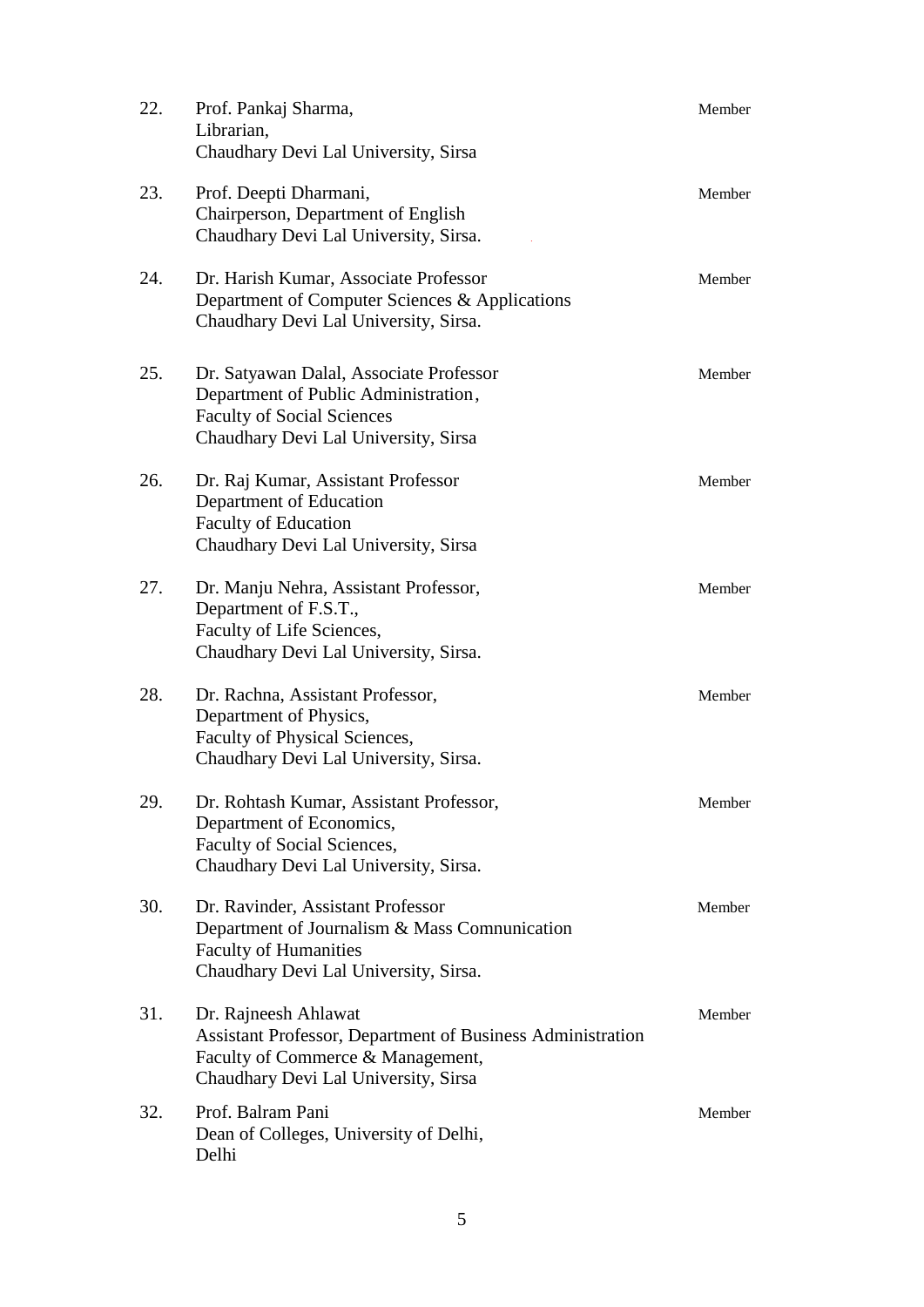| 33. | Prof. Sunil Kumar,<br>School of Management Studies,<br>Indira Gandhi National Open University,<br>Maidangarhi, New Delhi-110068                                                              | Member |
|-----|----------------------------------------------------------------------------------------------------------------------------------------------------------------------------------------------|--------|
| 34. | Sh. Rajesh Goel, Secretary<br>Haryana State Technical Education Board,<br>Panchkula                                                                                                          | Member |
| 35. | Prof. Geeta Singh,<br>Director, Centre for Professional Development in Higher Education<br>Academic Research Centre Building,<br>Guru Tegh Bahadur Marg, University of Delhi<br>Delhi-110007 | Member |
| 36. | Prof. Rasal Singh,<br>Head, Dept. of Hindi and other Indian Languages<br>Central University of Jammu,<br>Rahya-Suchani, Distt.- Samba<br>Jammu, J&K-181143                                   | Member |

**At the outset, the Vice-Chancellor welcomed the members. Thereafter, the agenda was taken up as follows:**

**1. Confirmed the minutes of 25th meeting of the Academic Council held on 12.02.2019 except the resolution no. 30, 51 and 64. Further:**

**Resolution no. 30 was reviewed on the written request of some members of 25th meeting and it was considered and decided unanimously that presence of Ph.D. Scholars is not compulsory in the department and will be monitored by the respective supervisor. However, six month stay of the scholar(s) on the Campus will be compulsory from the date of admission being regular Ph.D. Course. Afterwards the scholar(s) will remain in constant touch with his/her supervisor.**

**Resolution no. 51 was reviewed alongwith the dissent note given by the Dr. Mukesh Garg, Member of 25th meeting of Academic Council and it was decided that admission of both the students be regularized.**

**Resolution no. 64 was reviewed on the request of Dr. Monika Verma and it was considered and approved to expunge the remarks given in the report against the then Registrar and Dr. Monika Verma the then Member of DRC, PGBOS&R, Faculty of Education in the capacity of Professor and Dean.**

- **2. Noted the action taken report on the decisions of the previous meeting of the Academic Council held on 12.02.2019.**
- **3. Noted the action taken by the Vice-Chancellor under Section 11 (6) of the University Act 2003, regarding approval of the Hand Book of Information and Instructions/Guidelines for the Session 2019-20.**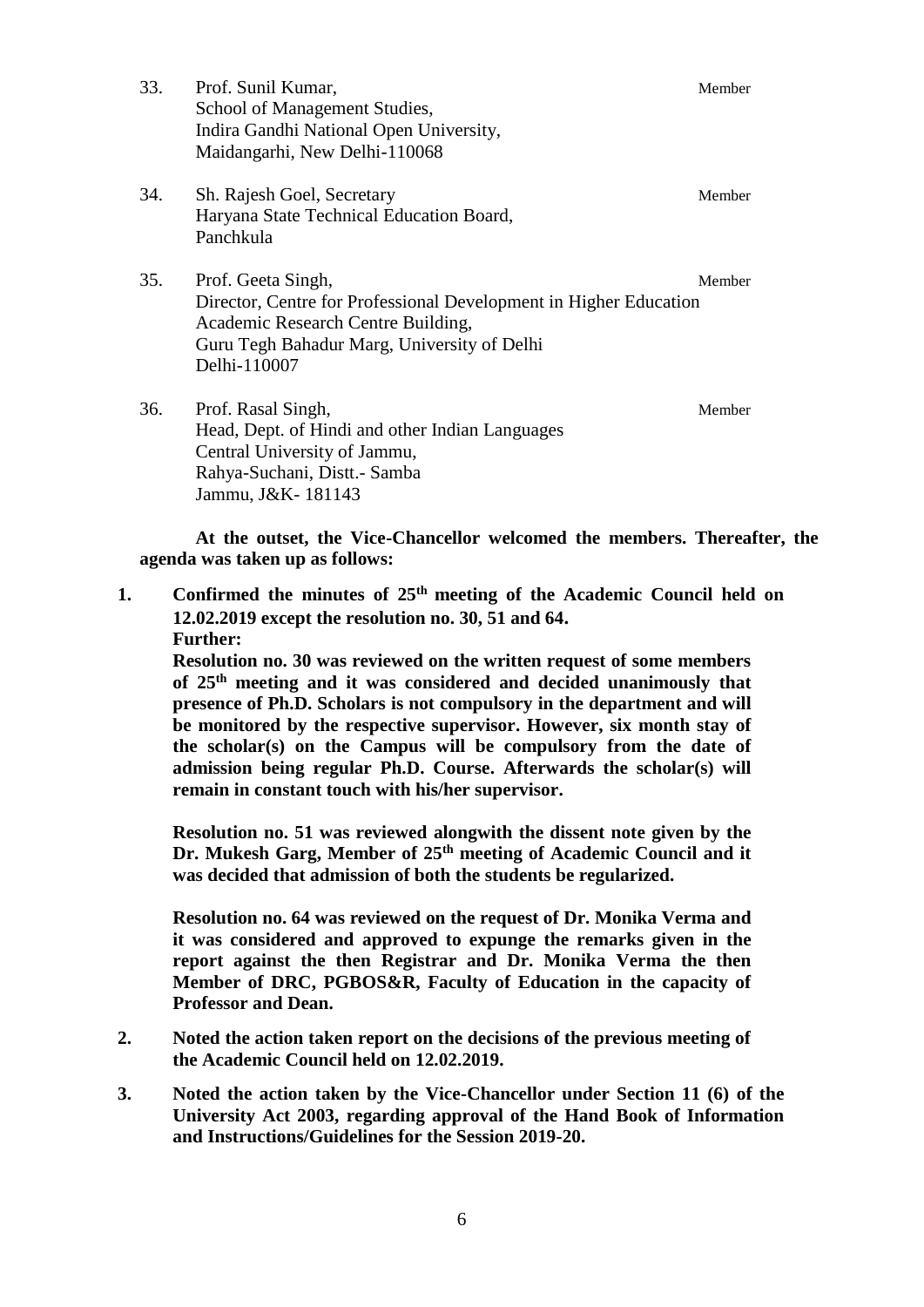- **4. Noted the action taken by the Vice-Chancellor under Section 11 (6) of the University Act 2003, regarding approval of Academic Calendar for the session 2019-20.**
- **5. Noted the action taken by the Vice-Chancellor under Section 11 (6) of the University Act 2003, regarding approval of the HBI of M.Ed. for the Session 2019-20.**
- **6. Noted the action taken by the Vice-Chancellor under Section 11 (6) of the University Act 2003, regarding approval of minutes of meeting of Fee Committee held on 26.7.2019.**
- **7. Noted the action taken by the Vice-Chancellor under Section 11 (6) of the University Act 2003, regarding approval of minutes of meeting of Fee Committee held on 17.05.2019, 29.05.2019 and 03.07.2019.**
- **8. Noted the action taken by the Vice-Chancellor under section 11 (6) of the University Act 2003, regarding minutes of HBI Committee and Admission Guidelines for UCDL of the session 2019-20 on Resolution no. 70 being similar agenda item having minor difference.**
- **9. Noted the action taken by the Vice-Chancellor under section 11 (6) of the University Act 2003 for allowing admissions to the students in P.G. Courses having re-appear in only one paper in 5th/6th Semester in U.G. Courses Annexure-I.**

**Further, admission to the students of Annual System of this University having re-appear in only one paper in 3rd/Final Year in U.G. Courses Annexure-II.**

- **10. Noted the action taken by the Vice-Chancellor under Section 11 (6) of the University Act, 2003 regarding admission of re-appear students in Postgraduate course(s).**
- **11. Noted the action taken by the Vice-Chancellor under Section 11 (6) of the University Act, 2003 regarding approval of the Scheme and Syllabus of BBA (Hospital Administration) 1st and 2nd sem. under CBCS including open elective w.e.f. 2019-20**
- **12. Noted the action taken by the Vice-Chancellor under Section 11 (6) of the University Act, 2003, regarding approval of the Scheme and Syllabus of B.A. (Hons.) Economics from 1 st to 6th Semester w.e.f. session the 2019-20 and minor change in syllabi of M.A. Economics (2 year) under CBCS programme w.e.f. 2019-20.**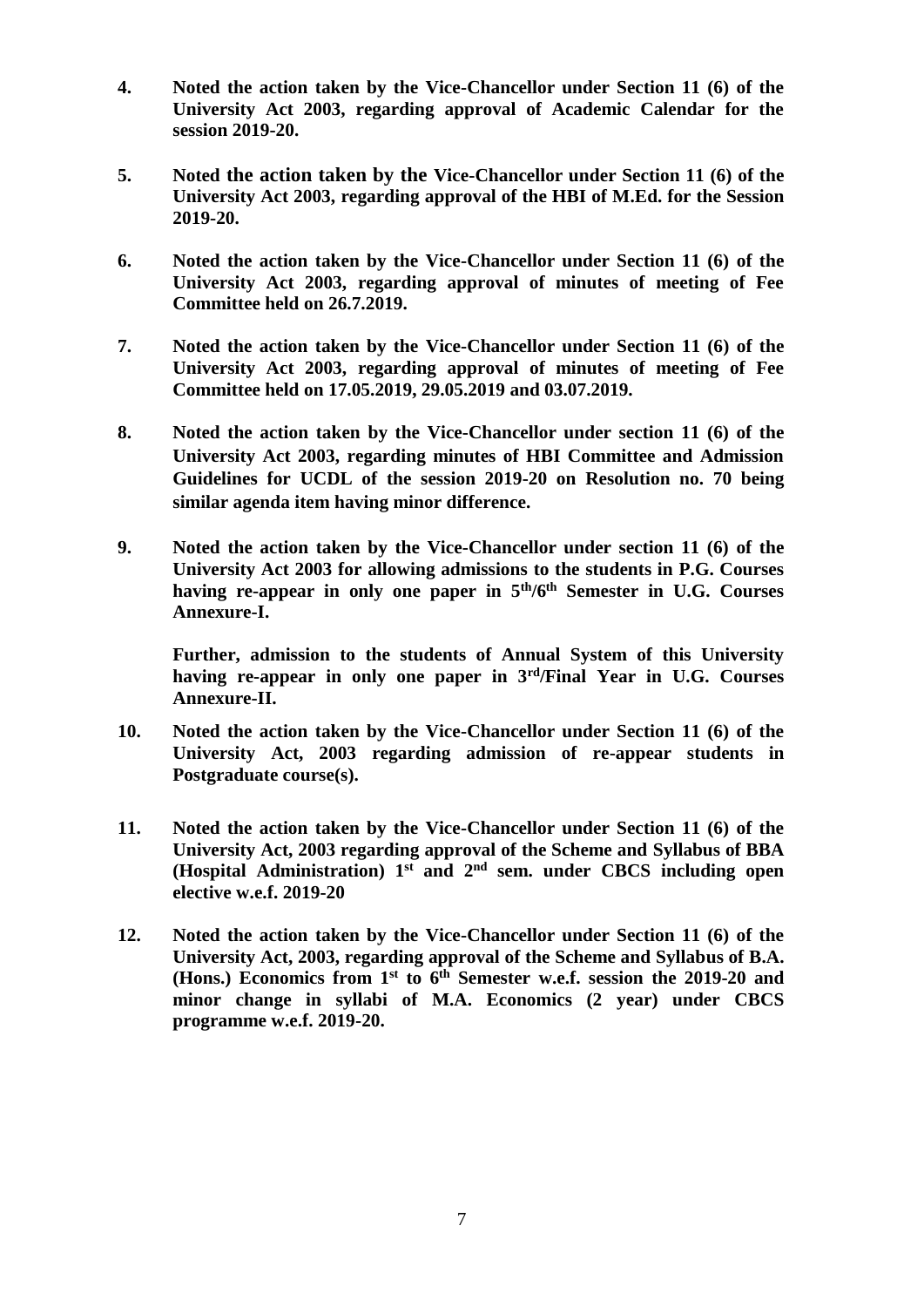- **13. Noted the action taken by the Vice-Chancellor under section 11(6) of the University Act, 2003, regarding approval of scheme and syllabi of B.Tech. EEE (2nd, 3rd and 4 th year) taught by J.C. Bose University of Sc. & Technology, YMCA, Faridabad for Engg. Courses of this University.**
- **14. Noted the action taken by the Vice-Chancellor under Section 11(6) of the University Act with regard to approval of the Annual Quality Assurance Report (AQAR) for the Academic Session 2017-18 which has been submitted to National Assessment and Accreditation Council (NAAC), Bangalore as well as uploaded on the University Website.**
- **15. Noted the action taken by the Vice-Chancellor under section 11(6) of the University Act 2003 in approving the Programme Project Reports (PPRs) of University Centre for Distance Learning (UCDL), for the purpose of submission of the same on the Web Portal of Distance Education Bureau (DEB)/University Grants Commission (UGC) for recognition of distance courses from the session 2020-21.**
- **16. Noted the action taken by the Vice-Chancellor under Section 11 (6) of the University Act 2003, regarding approval of the syllabus and scheme recommended by the faculty of Life Sciences in its meeting held on 07.02.2020.**
- **17. Considered and approved the request of Chairperson, Department of Zoology, to regularize one excess admission in M.Sc. Zoology for the Academic session 2019-20.**
- **18. The Academic Council authorized the Vice-Chancellor to nominate two persons including a woman in the Board of Residence, Health and Discipline, under sub-rule 7 of rule 2 (1) of Chapter-IX of University Calendar Volume-I**.
- **19. Considered and approved the recommendations of the Departmental Research Committee, PGBOS&R in Law and Faculty of Law in respect of following scholar for registration in Ph.D. programme in Dept. of Law.**

| Sr.<br>No. | Name of the<br>Scholar and          | Topic in English<br>$&$ Hindi                                                                                | Name of the<br>Supervisor | Date of<br>deposition of          | Date of<br>DRC &                            |
|------------|-------------------------------------|--------------------------------------------------------------------------------------------------------------|---------------------------|-----------------------------------|---------------------------------------------|
|            | Regn./PRN no.<br>allotted           |                                                                                                              |                           | fee & Date of<br>PGBOS&R          | Faculty                                     |
|            | Sumit Kumar<br>20170355001712<br>22 | <b>ADULTERY IN</b><br>INDIA: A<br>SOCIO-LEGAL<br><b>STUDY</b><br>एडल्ट्री इन इंडिया : ए<br>सोषियो-लीगल स्टडी | Prof. J.S.<br>Jakhar      | 12.01.18<br>08.02.19<br>(PGBOS&R) | 06.02.19/<br>(DRC)<br>08.02.19<br>(Faculty) |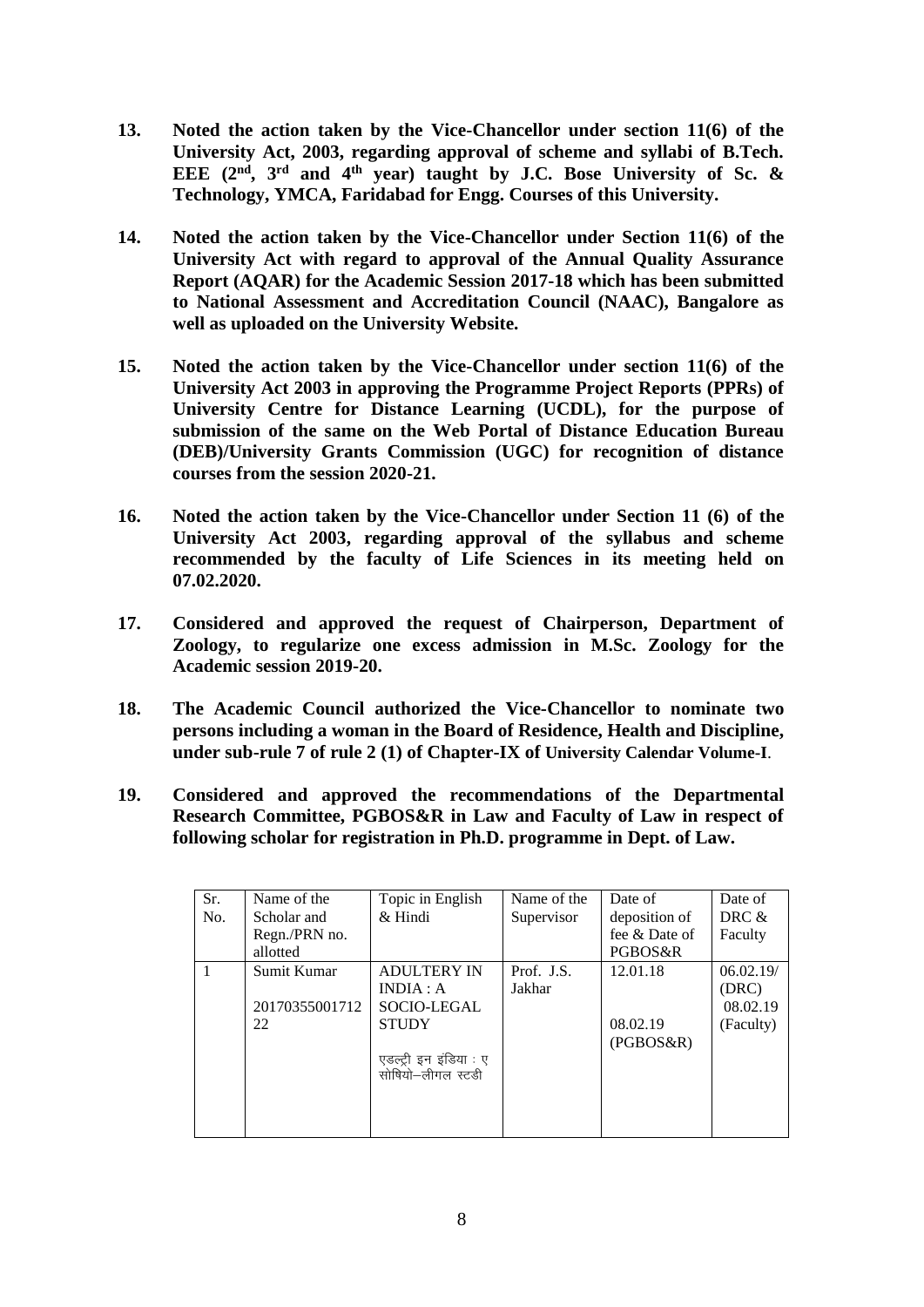**20. Considered and approved the recommendations of the Departmental Research Committee, PGBOS&R in English and Faculty of Humanities in respect of the following scholar for registration in Ph.D. programme in Dept. of English- 2015-16.**

| Sr.          | Name of the | Topic in English & Hindi             | Name of the     | Date of        | Date of   |
|--------------|-------------|--------------------------------------|-----------------|----------------|-----------|
| No.          | Scholar and |                                      | Supervisor      | deposition of  | DRC $&$   |
|              | Regn. no.   |                                      |                 | fee) & Date of | Faculty   |
|              | allotted    |                                      |                 | PGBOS&R        |           |
| $\mathbf{1}$ | Pooja       | Strategies of Relocation in          | Prof. Deepti    | 07.09.15       | 09.09.16/ |
|              |             | Clark Blaise and Bharti              | <b>Dharmani</b> |                | (DRC)     |
|              | 15152740003 | Mukherjee's Days and Nights in       |                 |                | 13.07.17  |
|              |             | Calcutta, Meena Alexander's          |                 | 22.06.17       | (Faculty) |
|              |             | Fault Lines: A Memoir, M.G.          |                 | (PGBOS&R)      |           |
|              |             | Vassanji's And Home was              |                 |                |           |
|              |             | Kariakoo: A Memoir of Indian         |                 |                |           |
|              |             | African, and Abeer Hoque's           |                 |                |           |
|              |             | Olive Witch: A Memoir                |                 |                |           |
|              |             |                                      |                 |                |           |
|              |             | स्ट्रेटेजीज ऑफ रिलोकेषन इन क्लार्क   |                 |                |           |
|              |             | ब्लेस एंड भारती मुखर्जीज डेज एंड     |                 |                |           |
|              |             | नाइट्स इन कलकत्ता, मीना एलेग्जेंडरज़ |                 |                |           |
|              |             | फॉल्ट लाइन्स : अ मेमॉयर, एम. जी.     |                 |                |           |
|              |             | वासनजीज एंड होम वाज करीआकू: ए        |                 |                |           |
|              |             | मेमॉयर ऑफ इंडियन अफ्रीकन एंड अबीर    |                 |                |           |
|              |             | होकुएज ओलिव विच : अ मेमॉयर           |                 |                |           |
|              |             |                                      |                 |                |           |
|              |             |                                      |                 |                |           |
|              |             |                                      |                 |                |           |

**21. Considered and approved the name of Ms. Saroj, Ph.D. Scholar, Department of Public Administration has recommended by Departmental Research Committee, PGBOS&R in Public Administration and Faculty of Social Sciences for Registration in Ph.D. The detail of the scholar is as under:**

| Sr. | Name $&$ F.Name of   | Topic in English $\&$   | Name of the  | Date of       | Date of DRC. |
|-----|----------------------|-------------------------|--------------|---------------|--------------|
| No. | the Scholar and      | Hindi                   | Supervisor / | Registration  | PGBOS&R &    |
|     | Regn./PRN No.        |                         | $Co-$        | (Date of fee) | Faculty      |
|     | allotted             |                         | Supervisor   | submission)   |              |
|     |                      |                         |              |               |              |
|     | Saroj D/o Sh. Satbir | Role of CM Window       | Prof. Vishnu | 12.01.2018    | 14.03.2019   |
|     | Singh                | in Redressal of Public  | Bhagwan      |               | (DRC)        |
|     |                      | Grievances: A Study     |              |               | 16.03.2019   |
|     | 2017035500171206     | of Haryana              |              |               | (PGBOS&R)    |
|     |                      |                         |              |               | &            |
|     |                      | रोल ऑफ सी ऍम विंडो      |              |               | 09.11.2019   |
|     |                      |                         |              |               |              |
|     |                      | इन रेड़ेसल ऑफ           |              |               | (Faculty)    |
|     |                      | पब्लिक ग्रिएवान्सेस : ऐ |              |               |              |
|     |                      | स्टडी ऑफ हरियाणा        |              |               |              |
|     |                      |                         |              |               |              |
|     |                      |                         |              |               |              |
|     |                      |                         |              |               |              |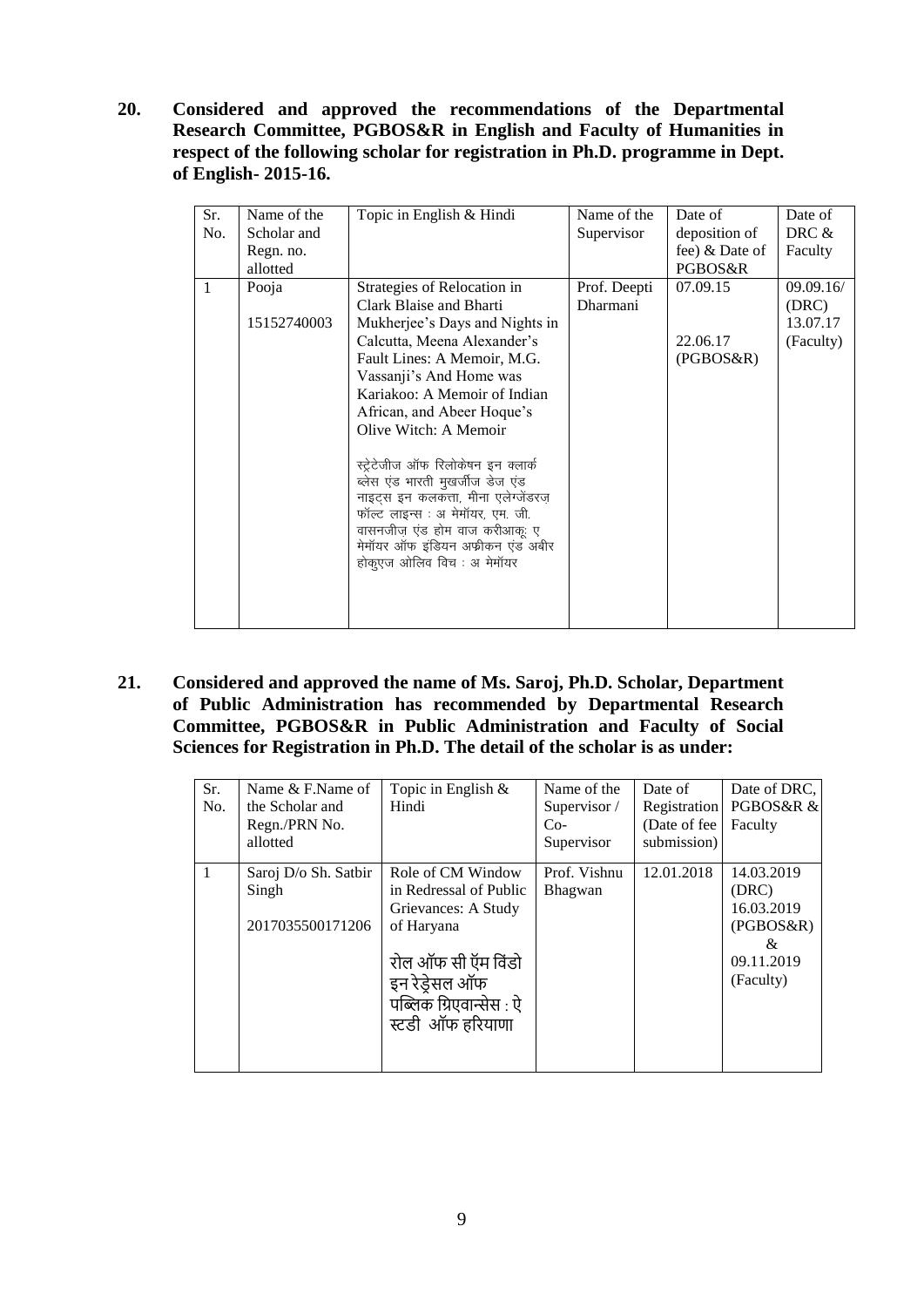#### **22. Considered and approved the recommendations of the Departmental Research Committee, PGBOS&R in Physics and Faculty of Physical Science in respect of following scholar for Modification in Ph.D. synopsis:**

| Sr.<br>No.   | Name of the<br>Scholar and<br>Regn./PRN<br>no. allotted | Old Synopsis                                                                                                                                                                                                                                                                                                                                                                                                                                                                                                                                                                                                                                                         | New Synopsis (after<br>modification)                                                                                                                                                                                                                                                                                                                                                                                                                                                                                                                |
|--------------|---------------------------------------------------------|----------------------------------------------------------------------------------------------------------------------------------------------------------------------------------------------------------------------------------------------------------------------------------------------------------------------------------------------------------------------------------------------------------------------------------------------------------------------------------------------------------------------------------------------------------------------------------------------------------------------------------------------------------------------|-----------------------------------------------------------------------------------------------------------------------------------------------------------------------------------------------------------------------------------------------------------------------------------------------------------------------------------------------------------------------------------------------------------------------------------------------------------------------------------------------------------------------------------------------------|
| $\mathbf{1}$ | Vijay Kumar<br>15158740004                              | Main Objectives (at point No.3)<br>To synthesize pure and rare earth doped<br>П.<br>iron oxide by sol-gel method.<br>Systematic investigation of various<br>physical properties such as structural<br>electrical, dielectric and magnetic<br>properties.<br>3.<br>To optimize the growth condition for the<br>iron oxide thin films<br>To study the effect of low energy ion<br>4.<br>beam implanted on grown iron oxide thin<br>films<br>To investigate the effect of swift heavy<br>5.<br>ion irradiation on grown iron oxide thin<br>films.<br>Point No. 4 Methodology: Synthesis and<br>Characterization at sub-point No. 4.1.2 i.e.<br>Sputtering was modified. | Main Objectives (at point<br>No.3<br>To synthesize pure and<br>1.<br>some rare earth doped<br>iron oxide (hematite) by<br>sol-gel method.<br>Systematic investigation<br>2.<br>of various physical<br>properties such as<br>structural, electrical,<br>dielectric and magnetic<br>properties.<br>Growth of nanostructure<br>3.<br>of hematite using<br>autoclave by<br>hydrothermal method.<br>Changes in Point No. 4<br>Methodology: Synthesis and<br>Characterization at sub-point<br>No. 4.1.2 i.e. Hydrothermal<br>method instead of Sputtering |

**23. Considered and approved the name of Mr. Sanyog Sethi, Ph.D. Scholar, Department of English has recommended by Departmental Research Committee, PGBOS&R in English and Faculty of Humanities for Registration in Ph.D. The detail of the scholar is as under:**

| Sr.<br>Name $\&$<br>No.<br>Regn. No.<br>allotted | <b>F.Name of the</b><br>Scholar and                 | <b>Topic in English</b><br>& Hindi                                                                                                                                                         | Name of the<br>Supervisor / Co-<br><b>Supervisor</b> | Date of<br><b>Registration</b><br>(Date of fee<br>submission) | Date of<br>DRC,<br><b>PGBOS&amp;R</b><br>& Faculty                        |
|--------------------------------------------------|-----------------------------------------------------|--------------------------------------------------------------------------------------------------------------------------------------------------------------------------------------------|------------------------------------------------------|---------------------------------------------------------------|---------------------------------------------------------------------------|
| $\mathbf{1}$<br>Lal                              | Sanyog Sethi<br>S/o Sh. Chhagan<br>2018035500174651 | Confluence<br>of<br>Cultures<br>and<br>Ideologies in the<br>Selected Novels of<br>Neel Mukherjee<br>कन्फल्युन्स ऑफ़ कल्चरस्<br>एंड आईडीयोलोजी इन दी<br>सिलैक्टिड नावल्स् ऑफ<br>नील मुखर्जी | Dr. Pankaj<br>Sharma                                 | 12.10.2018                                                    | 12.09.2019<br>(DRC)<br>28.09.2019<br>(PGBOS&R)<br>07.10.2019<br>(Faculty) |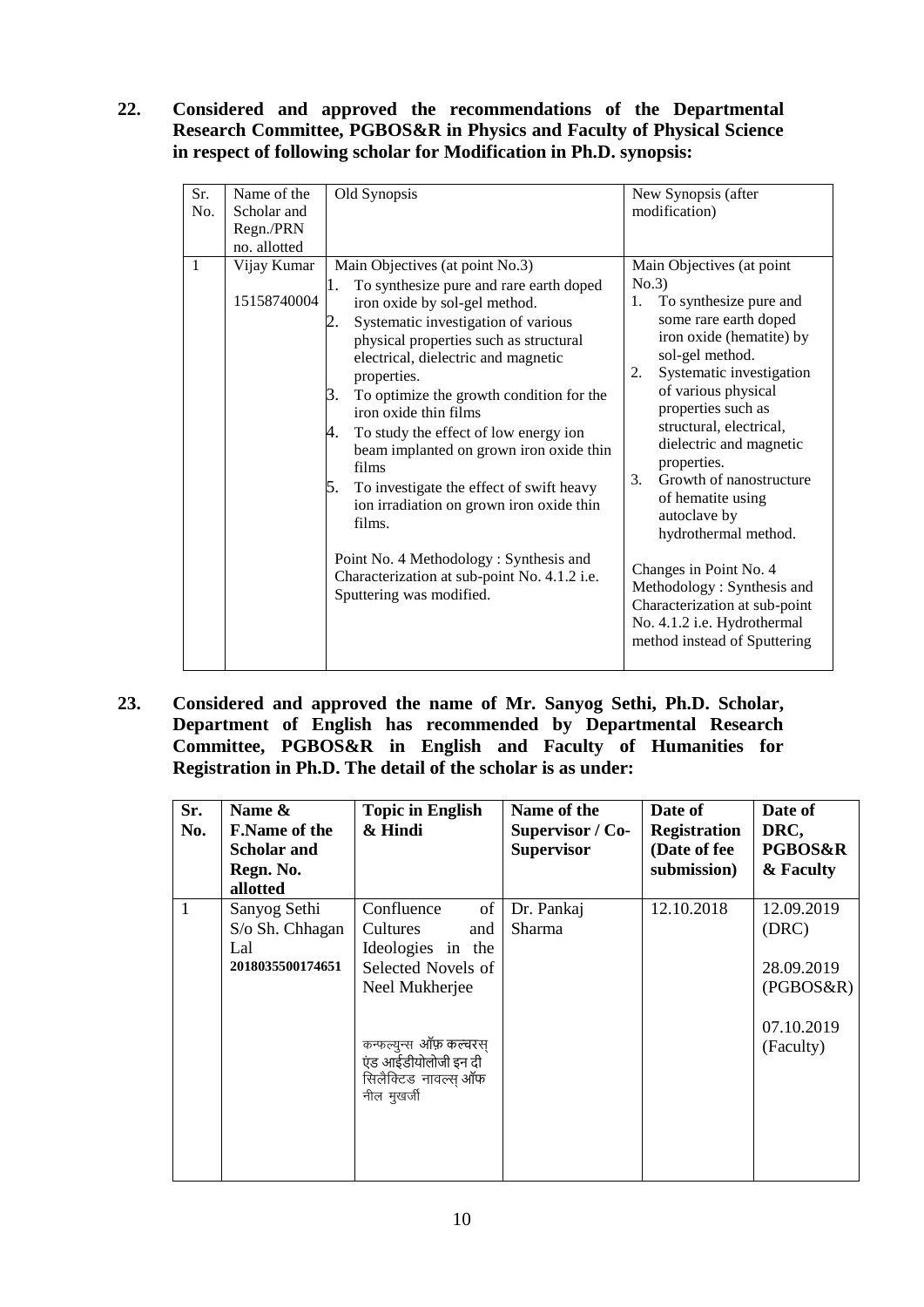**24. Considered and approved the recommendation of the Departmental Research Committee, PGBOS&R in Education and Faculty of Education in respect of following scholar for registration in Ph.D. Programme in Dept. of Education:**

| Sr. no. | Name of the<br>Scholar and<br>Regn./PRN<br>no. allotted | Topic in English $\&$<br>Hindi                                                                                                                                                                                                                      | Name of the<br>Supervisor | Date of<br>deposition<br>of fee $\&$<br>date of<br>PGBOS&R | Date of<br>DRC &<br>Faculty                 |
|---------|---------------------------------------------------------|-----------------------------------------------------------------------------------------------------------------------------------------------------------------------------------------------------------------------------------------------------|---------------------------|------------------------------------------------------------|---------------------------------------------|
|         | Sarla Yadav<br>15151740007                              | Teaching<br><b>Competency Among</b><br>Pupil Teachers in<br>Relation to their<br>Personality, Anxiety<br>and Teaching<br>Aptitude<br>टीचिंग कॉम्पीटेनसी<br>अमंग प्यूपिल टीचर्स<br>इन रिलेषन टू देयर<br>पर्सनेलिटी, एनगजायटी<br>एंड टीचिंग एपटीट्यूड | Dr. Meena<br>Kumari       | 08.09.15<br>05.02.19<br>(PGBOS&R)                          | 28.09.17/<br>(DRC)<br>18.04.19<br>(Faculty) |

**25. Considered and approved the name of Ms. Sumista Rani, Ph.D. Scholar, Department of Economics as recommended by Departmental Research Committee, PGBOS&R in Economics and Faculty of Social Sciences for Registration in Ph.D. The detail of the scholar is as under:**

| Sr.<br>No.   | Name &<br><b>F.Name of</b><br>the Scholar<br>and Regn.<br>no. allotted | Topic in English &<br>Hindi                                                                                                                                                                                   | Name of the<br>Supervisor /<br>$Co-$<br><b>Supervisor</b> | Date of<br><b>Registration</b><br>(Date of fee<br>submission) | Date of<br>DRC.<br><b>PGBOS&amp;R</b><br>& Faculty                        |
|--------------|------------------------------------------------------------------------|---------------------------------------------------------------------------------------------------------------------------------------------------------------------------------------------------------------|-----------------------------------------------------------|---------------------------------------------------------------|---------------------------------------------------------------------------|
| $\mathbf{1}$ | Sumista Rani<br>$D/\sigma$ Sh.<br>Madan<br>20170355001<br>71172        | Problems And<br>Prospects Of<br>Horticulture in<br>Haryana: A Study Of<br><b>Selected Fruit Crops</b><br>प्रोब्लम्स एंड प्रॉस्पेक्टस<br>ऑफ़ हॉर्टिकल्चर इन<br>हरियाणा: ए स्टडी ऑफ़<br>सिलेक्टिड फ्रूट क्रॉप्स | Dr. Rohtas<br>(Supervisor)                                | 13.01.2018                                                    | 04.12.2018<br>(DRC)<br>19.04.2019<br>(PGBOS&R)<br>09.11.2019<br>(Faculty) |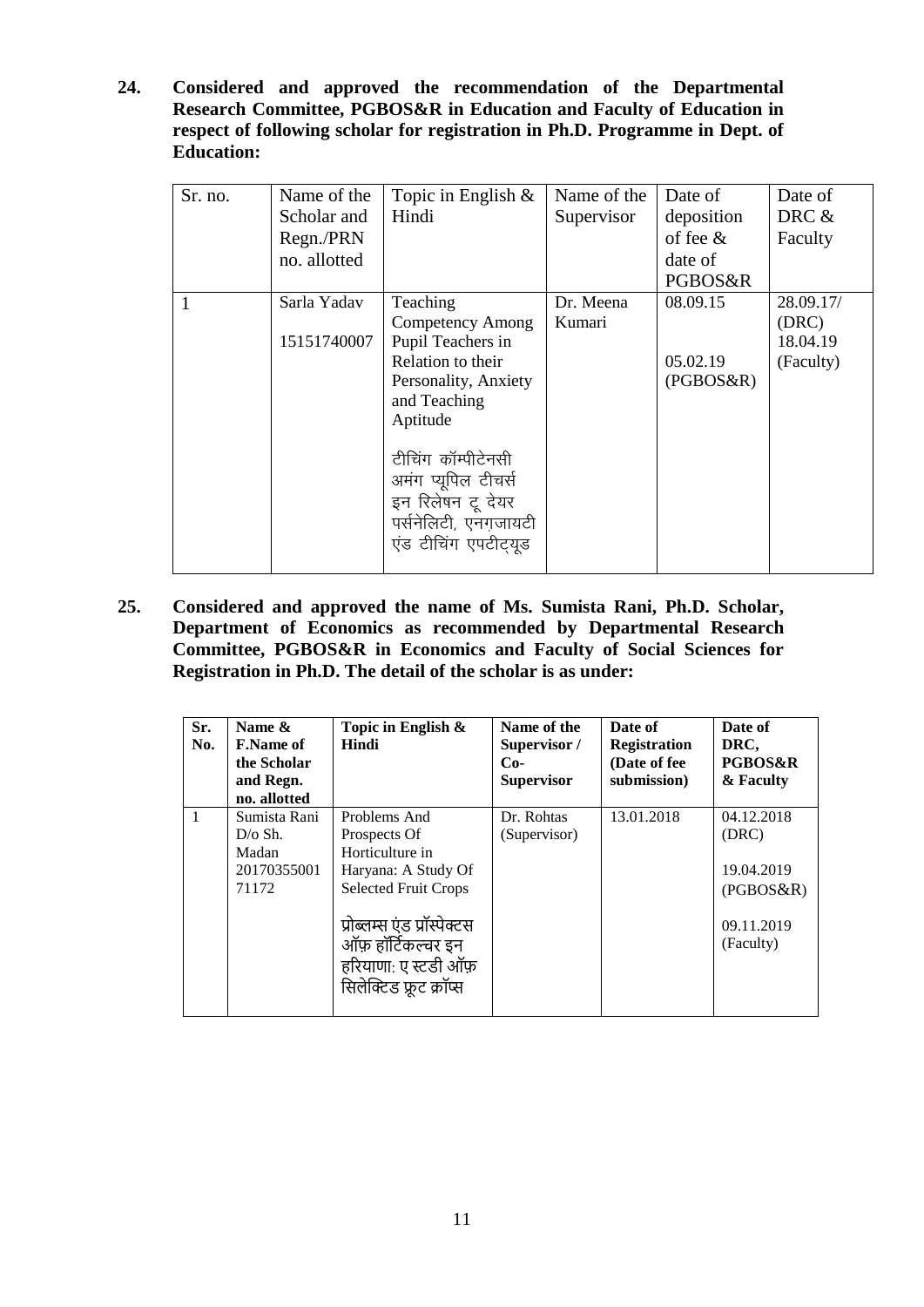**26. Considered and approved the name of Mr. Babloo Jakhar, Ph.D. Scholar, Department of Economics as recommended by Departmental Research Committee, PGBOS&R in Economics and Faculty of Social Sciences for Registration in Ph.D. The detail of the scholar is as under:**

| Sr.<br>No. | Name $\&$<br><b>F.Name of</b><br>the Scholar<br>and Regn. no.<br>allotted | Topic in English $\&$<br>Hindi                                                                                         | Name of the<br>Supervisor /<br>$Co-$<br><b>Supervisor</b> | Date of<br><b>Registration</b><br>(Date of fee<br>submission) | Date of<br>DRC,<br><b>PGBOS&amp;R</b><br>& Faculty                      |
|------------|---------------------------------------------------------------------------|------------------------------------------------------------------------------------------------------------------------|-----------------------------------------------------------|---------------------------------------------------------------|-------------------------------------------------------------------------|
|            | Babloo Jakhar<br>$S/\sigma S$ h.<br>Jagdish<br>201703550017<br>1187       | A Study Of Indebtedness<br>Amongst Farmers In<br>Haryana<br>ए स्टडी ऑफ़ इनडेब्टेडनेस<br>अमंगस्ट फार्मर्स इन<br>हरियाणा | Dr. Rohtas<br>(Supervisor)                                | 13.01.2018                                                    | 04.12.2018<br>(DRC)<br>19.04.2019<br>(PGBOS)<br>09.11.2019<br>(Faculty) |

**27. Considered and approved the name of Ms. Apoorva Poonia, Ph.D. Scholar, Department of English as recommended by Departmental Research Committee, PGBOS&R in English and Faculty of Humanities for Registration in Ph.D. The detail of the scholar is as under:**

| Sr.          | подылить на типр.<br>Name & | <b>Topic in English</b> | Name of the       | Date of             | Date of            |
|--------------|-----------------------------|-------------------------|-------------------|---------------------|--------------------|
| No.          | <b>F.Name of</b>            | & Hindi                 | Supervisor /      | <b>Registration</b> | DRC,               |
|              | the Scholar                 |                         | $Co-$             | (Date of fee        | <b>PGBOS&amp;R</b> |
|              | and Regn.                   |                         | <b>Supervisor</b> | submission)         | & Faculty          |
|              | no. allotted                |                         |                   |                     |                    |
| $\mathbf{1}$ | Apoorva                     | Representation Of       | Dr. Anu           | 12.10.2018          | 12.09.2019         |
|              | Poonia                      | Food in the             | Shukla            |                     | (DRC)              |
|              | D/o Sh. Ran                 | Selected Novels of      |                   |                     |                    |
|              | Singh                       | <b>Bharti Kirchner:</b> |                   |                     | 28.09.2019         |
|              | Poonia                      | A Postcolonial          |                   |                     | (PGBOS&R)          |
|              | 2018035500174               | Study                   |                   |                     |                    |
|              | 666                         |                         |                   |                     | 07.10.2019         |
|              |                             | रिप्रेज़ेन्टेशन ऑफ़ फूड |                   |                     | (Faculty)          |
|              |                             | इन दी सिलेक्टिड         |                   |                     |                    |
|              |                             | नावल्स ऑफ भारती         |                   |                     |                    |
|              |                             | कर्शनर : ए              |                   |                     |                    |
|              |                             | पोस्टकोलोनियल स्टडी     |                   |                     |                    |

**28. Considered and approved the name of Ms. Anu Bala, Ph.D. Scholar, Department of Chemistry has recommended by Departmental Research Committee, PGBOS&R in Chemistry and Faculty of Physical Sciences for Registration in Ph.D. The detail of the scholar is as under:**

|              | <u>reportanon in 1 mp; The acum of the scholar to us unucl</u> |                                           |                   |                          |                    |  |  |
|--------------|----------------------------------------------------------------|-------------------------------------------|-------------------|--------------------------|--------------------|--|--|
| Sr.          | Name &                                                         | Topic in English & Hindi                  | Name of           | Date of                  | Date of            |  |  |
| No.          | <b>F.Name of</b>                                               |                                           | the               | <b>Registration DRC,</b> |                    |  |  |
|              | the                                                            |                                           | <b>Supervisor</b> | (Date of fee $\vert$     | <b>PGBOS&amp;R</b> |  |  |
|              | <b>Scholar</b>                                                 |                                           | $/$ Co-           | submission)              | & Faculty          |  |  |
|              | and Regn.                                                      |                                           | <b>Supervisor</b> |                          |                    |  |  |
|              | No.                                                            |                                           |                   |                          |                    |  |  |
|              | allotted                                                       |                                           |                   |                          |                    |  |  |
| $\mathbf{1}$ | Anu Bala                                                       | Phytosynthesis, Characterization Dr. Gita |                   | 12.10.2018               | 03.01.2019         |  |  |
|              | $D/O$ Sh.                                                      | and Evaluation of Catalytic Rani          |                   |                          | (DRC)              |  |  |
|              | Sathir                                                         | <b>Activity of Silver nanoparticles</b>   |                   |                          | 09.03.2019         |  |  |
|              | Singh                                                          |                                           |                   |                          | (PGBOS&R)          |  |  |
|              | 20180355001                                                    | फायटोसिंथेसिस, कैरेक्टराइजेशन एंड         |                   |                          | 21.01.2020         |  |  |
|              | 74531                                                          | इवैल्यूएशन ऑफ कैटेलिटिक                   |                   |                          | (Faculty)          |  |  |
|              |                                                                | एक्टिविटी ऑफ सिल्वर नैनो पार्टिकल्स       |                   |                          |                    |  |  |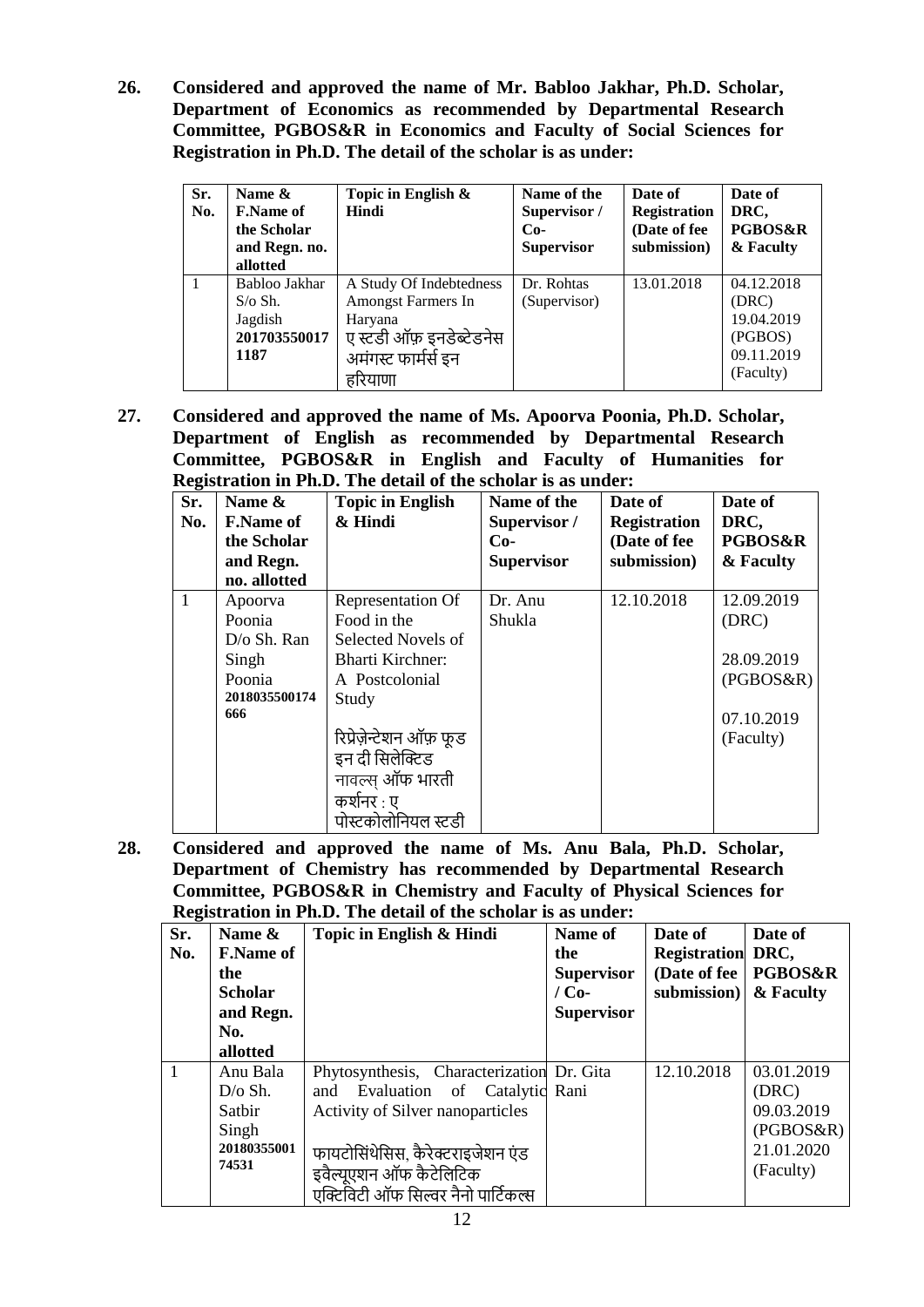**29. Considered and approved the name of Mr. Choote Lal, Ph.D. Scholar, Department of Economics as recommended by Departmental Research Committee, PGBOS&R in Economics and Faculty of Social Sciences for Registration in Ph.D. The detail of the scholar is as under:**

| Sr.          | Name & F.Name of      | Topic in English         | Name of the  | Date of      | Date of    |
|--------------|-----------------------|--------------------------|--------------|--------------|------------|
| No.          | the Scholar and Regn. | & Hindi                  | Supervisor / | Registration | DRC.       |
|              | no. allotted          |                          | $Co-$        | (Date of fee | PGBOS&R    |
|              |                       |                          | Supervisor   | submission)  | & Faculty  |
| $\mathbf{1}$ | Choote Lal S/o Sh.    | A Comparative            | Dr. Rohtas   | 13.01.2018   | 04.12.2018 |
|              | Rameshwar Dass        | <b>Study Of Selected</b> | (Supervisor) |              | (DRC)      |
|              | 2017035500171195      | Spices And               |              |              |            |
|              |                       | <b>Traditional Crops</b> |              |              | 19.04.2019 |
|              |                       | In Haryana               |              |              | (PGBOS&    |
|              |                       |                          |              |              | R)         |
|              |                       | ए कम्पेरेटिव स्टडी       |              |              |            |
|              |                       | ऑफ़ सिलेक्टेड            |              |              | 09.11.2019 |
|              |                       | स्पाइसिस एंड             |              |              | (Faculty)  |
|              |                       | टेडिशनल क्रॉप्स इन       |              |              |            |
|              |                       | हरियाणा                  |              |              |            |
|              |                       |                          |              |              |            |

**30. Considered and approved the name of Dr. Ratan Tiwari as Co-Supervisor of Mr. Surinder Paul, Ph.D. Scholar, Department of Biotechnology as recommended by Departmental Research Committee, PGBOS&R in Biotechnology and Faculty of Life Science. Registration of Mr. Surinder Paul has already been approved by Academic Council in its meeting held on 12.02.2019 vide resolution No. 63 but inclusion of name of Co-Supervisor left unintentionally. The detail of the scholar is as under:**

| Sr.<br>No. | Name & F.Name<br>of the Scholar<br>and Regn. no.<br>allotted | Topic in English $\&$<br>Hindi                                                                                                                               | Name of the<br>Supervisor /<br>Co-Supervisor                                                | Date of<br>Registration<br>(PGBOS&R) | Date of<br>DRC $&$<br>Faculty               |
|------------|--------------------------------------------------------------|--------------------------------------------------------------------------------------------------------------------------------------------------------------|---------------------------------------------------------------------------------------------|--------------------------------------|---------------------------------------------|
|            | Surinder Paul S/o<br>Sh. Khullu Ram<br>15145750001           | Elucidating heat<br>tolerance mechanism<br>in wheat genotype<br>K7903 (HALNA)<br>एलुसिडेटिंग हीट टॉलरेंस<br>मैकेनिज्म इन व्हीट<br>जीनोटाइप के 7903<br>(हलना) | Dr. Joginder<br>Singh Duhan<br>(Supervisor)<br>Dr. Ratan<br>Tiwari<br>$(Co-$<br>Supervisor) | 26.07.2016                           | 29.04.16/<br>(DRC)<br>28.07.16<br>(Faculty) |

**31. Considered and approved the recommendations of the committee constituted to examine the case of Ms. Poonam Dhanda in light of her application dated 04.12.2019, rules and UGC guidelines held on 10.01.2020.**

**Further, Vice Chancellor is authorized to take decision for restoration fee.**

**32. Considered and approved the recommendation of the faculty of Humanities in its meeting held on 07.10.2019, regarding the syllabus and scheme of various courses.**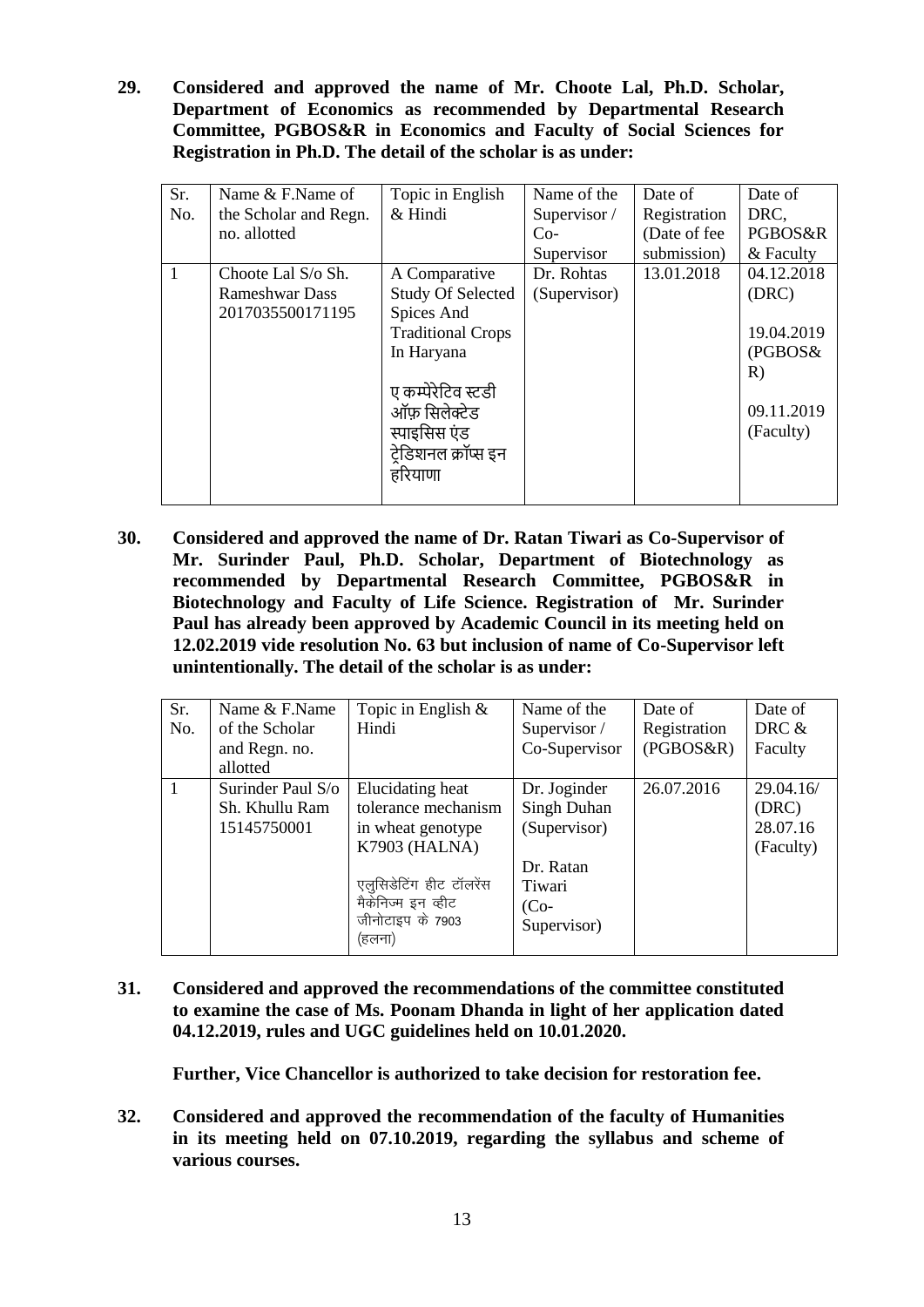- **33. Considered and approved the proposal of Chairperson, Department of Mathematics, to discontinue M.Sc. Mathematics five year integrated programme from the session 2020-21 in phased manner.**
- **34. Considered and approved the typographical mistake in the Syllabus of M.Sc. Zoology (4th Semester) papers Zoo-403, Zoo-404A & Zoo-404B as informed by the Chairperson Department of Zoology vide letter no. CDLU/ZOO/19/104 dated 20.04.2019.**
- **35. Considered and approved the recommendations of Faculty of Education held on 18.04.19 regarding the scheme and syllabus of B.A. B.Ed./B.Sc.B.Ed.(Four year integrated programme) from 2 nd to 8 th semester.**
- **36. Considered and approved the request of Chairperson, Department of Computer Science & Application, vide letter no. DCSA/20/494 dated 23/01/2020, regarding the minor change in the syllabus of MCA programme (after 4th Sem. examinations) and M.Tech (CSE) 2nd year programme (after 2nd Sem. examinations) from the session 2020-21 onwards.**
- **37. Considered and adopted the UGC (Credit Framework for online learning courses through SWAYAM) Regulation, 2016 published in the Gazette of India, New Delhi, the 19th July, 2016.**
- **38. The Academic Council was apprised that even after the three years of affiliation of Engineering Colleges to the University, a regular Faculty of Engineering and Technology could not be constituted in want of a university teaching department of Engineering stream. Accordingly, after due deliberations, the Academic Council resolved that the Department of Computer Science and Applications be renamed as the Department of Computer Science and Engineering as the Department of Computer Science & Applications is running two Engineering Courses such as M.Tech. (Full Time) and M.Tech. (Part Time) and that the Department of Computer Science and Engineering shall be run under the Faculty of Engineering & Technology. Also MCA programme of the University is approved by the AICTE.**

**Resolved to recommend to the Executive Council for consideration and approval**.

**39. Considered and approved the recommendation of the meeting of the Equivalency Committee held on 10.06.19 regarding a candidate Mr. Dinesh Kumar, M.A. English, who entered into the CBCS from the Traditional System.**

**Further, it was resolved that such similar cases will be decided subject to the decision of the Equivalence Committee in future.**

**40. Considered the agenda for awarding proportionate Internal Assessment marks on the basis of external theory marks in case of non-receipt of marks of Internal Assessment of any student from the Colleges/Departments and resolved not to approve the same.**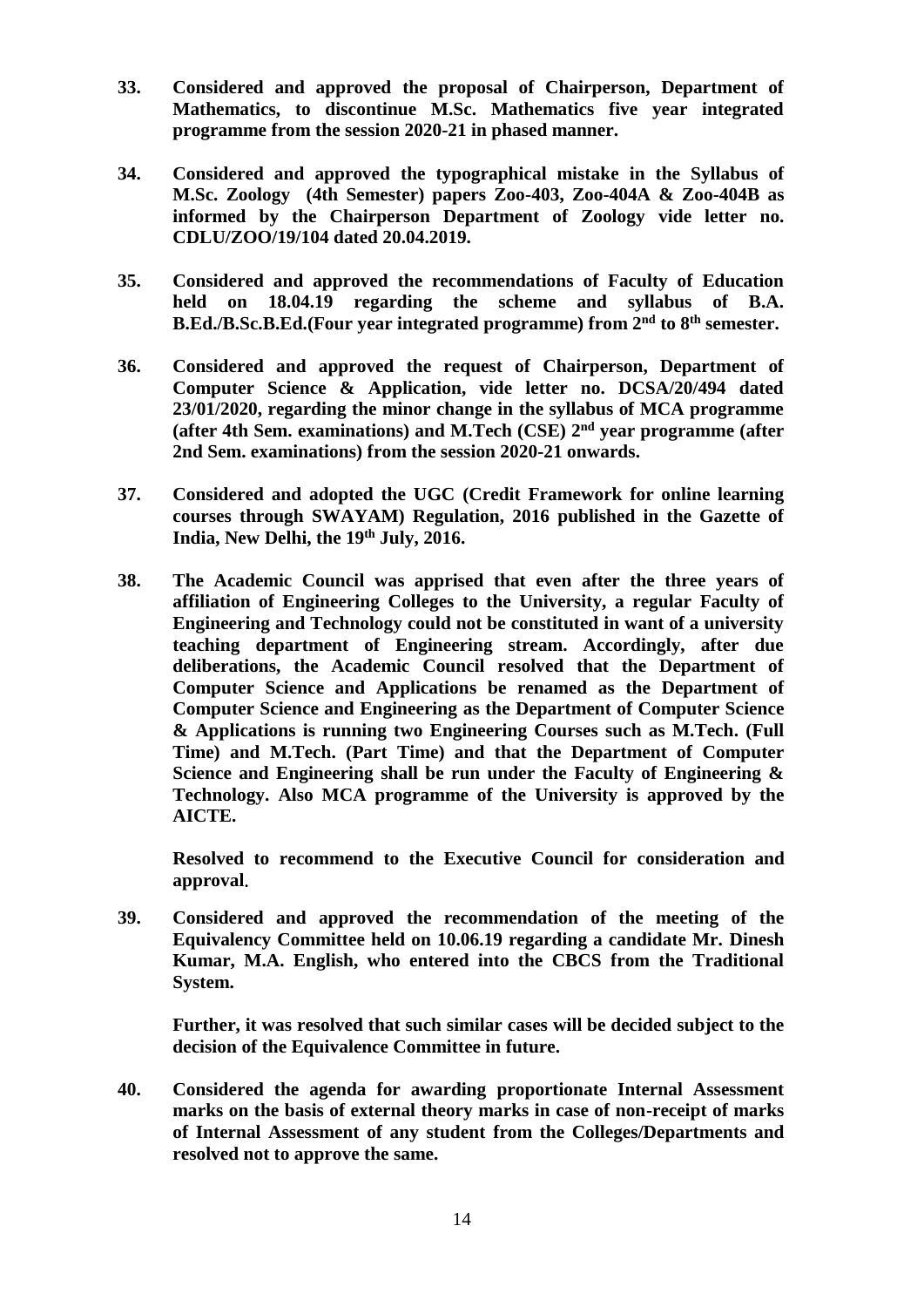**Further, the following committee was constituted to frame the policy for awarding the marks for internal assessment and recommend the fine etc:**

- **1. Controller of Examination**
- **2. Prof. Pankaj Sharma**
- **41. Considered and approved to adopt the request of Northwest Accreditation Commission, USA, Regional Accreditation Bodies of American Education System, New Delhi regarding recognition of grade 12/12th Class/Senior Secondary of Northwest Accreditation Commission (NWAC), USA as eligible qualification for admission in Undergraduate Courses.**
- **42. Considered and approved the recommendation of the meeting of committee to formulate the Rules for admission of the foreign students.**

**Further, the Vice-Chancellor is authorized to nominate a Professor/ Associate Professor as Dean International Relations.**

- **43. Considered and approved the recommendation of the meeting of the Committee held on 14.10.2019 and 18.02.2020 to discuss the matter of subject combination taught in the affiliated colleges.**
- **44. The agenda item was withdrawn.**
- **45. Considered and approved the Rules regarding "Students' Grievances Redressal Cell."**
- **46. Considered the recommendations of the Dean, Academic Affairs regarding the composition of the committee in the Scheme of "Earn while you learn" and it was decided that the matter will be reviewed.**
- **47. Considered the request of Ms. Jyotsana Rani, Assistant Professor (Contract), Deptt. of Law regarding grant of leave without pay for pursuing Pre-Ph.D. course Work and allowed her to complete her Ph.D. as a special case.**

**Further, it was resolved that a committee will be constituted to frame a policy to resolve such similar cases in future.**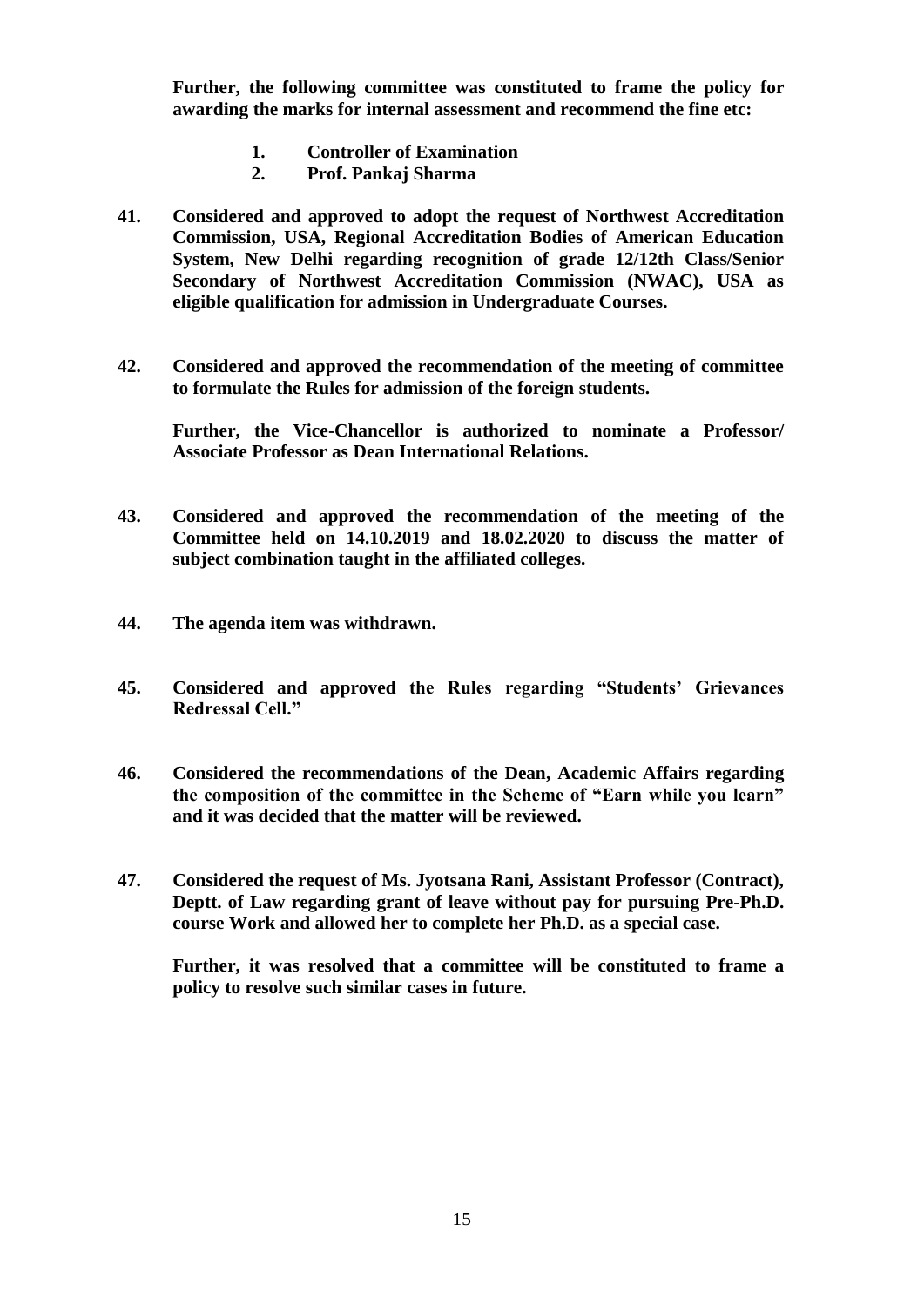**48. Considered and approved the name of Mr. Vinod Kumar, Ph.D. Scholar, Department of Physics as recommended by Departmental Research Committee, PGBOS&R in Physics and Faculty of Physical Sciences for Registration in Ph.D. The detail of the scholar is as under:**

| Sr.<br>No. | Name &<br><b>F.Name of the</b><br><b>Scholar and</b><br>Regn. No.<br>allotted | Topic in English & Hindi | Name of the<br>Supervisor /<br>Co-Supervisor | Date of<br><b>Registration</b><br>(Date of fee<br>submission) | Date of<br>DRC,<br><b>PGBOS&amp;R</b><br>& Faculty |
|------------|-------------------------------------------------------------------------------|--------------------------|----------------------------------------------|---------------------------------------------------------------|----------------------------------------------------|
| 1          | Vinod Kumar                                                                   | A STUDY ON THE           | Dr. Ram Mehar                                | 12.10.2018                                                    | 01.10.2019                                         |
|            | $S$ /o Sh. Krishan                                                            | <b>THEORY AND</b>        | Singh                                        |                                                               | (DRC)                                              |
|            | Kumar                                                                         | <b>APPLICATIONS OF</b>   |                                              |                                                               |                                                    |
|            | 2018035500174411                                                              | <b>SOME CONFINING</b>    | Dr. Fakir Chand                              |                                                               | 15.01.2020                                         |
|            |                                                                               | <b>POTENTIALS</b>        | $(Co-$                                       |                                                               | (PGBOS&R)                                          |
|            |                                                                               |                          | Supervisor) $*$                              |                                                               |                                                    |
|            |                                                                               | ए स्टडी ऑन दि थ्योरी एंड |                                              |                                                               | 21.01.2020                                         |
|            |                                                                               | एप्लिकेशन्स ऑफ सम        |                                              |                                                               | (Faculty)                                          |
|            |                                                                               | कान्फाइनिंग              |                                              |                                                               |                                                    |

**49. Considered and approved the name of Ms. Poonam, Ph.D. Scholar, Department of Physics as recommended by Departmental Research Committee, PGBOS&R in Physics and Faculty of Physical Sciences for Registration in Ph.D. The detail of the scholar is as under:**

| Sr.<br>No. | Name &<br><b>F.Name of the</b><br><b>Scholar and</b><br>Regn. No.<br>allotted | Topic in English & Hindi                                                                                                                                      | Name of the<br>Supervisor /<br>Co-Supervisor | Date of<br>Registratio<br>n (Date of<br>fee<br>submission) | Date of<br>DRC,<br><b>PGBOS&amp;R</b><br>& Faculty                        |
|------------|-------------------------------------------------------------------------------|---------------------------------------------------------------------------------------------------------------------------------------------------------------|----------------------------------------------|------------------------------------------------------------|---------------------------------------------------------------------------|
|            | Poonam D/o<br>Kuldeep Singh<br>2018035500174457                               | Lanthanide co-doped titania<br>nanostructures: Growth and<br>characteristics<br>लैंथेनाईड को-डोप्ड टाईटेनिया<br>नैनोस्ट्रक्चर्स: ग्रोथ एंड<br>करेक्टरिस्टिक्स | Dr. Sushil<br>Kumar                          | 15.10.2018                                                 | 01.10.2019<br>(DRC)<br>15.01.2020<br>(PGBOS&R)<br>21.01.2020<br>(Faculty) |

**50. Considered and approved the name of Ms. Manjeet Pawar, Ph.D. Scholar, Department of Physics as recommended by Departmental Research Committee, PGBOS&R in Physics and Faculty of Physical Sciences for Registration in Ph.D. The detail of the scholar is as under:**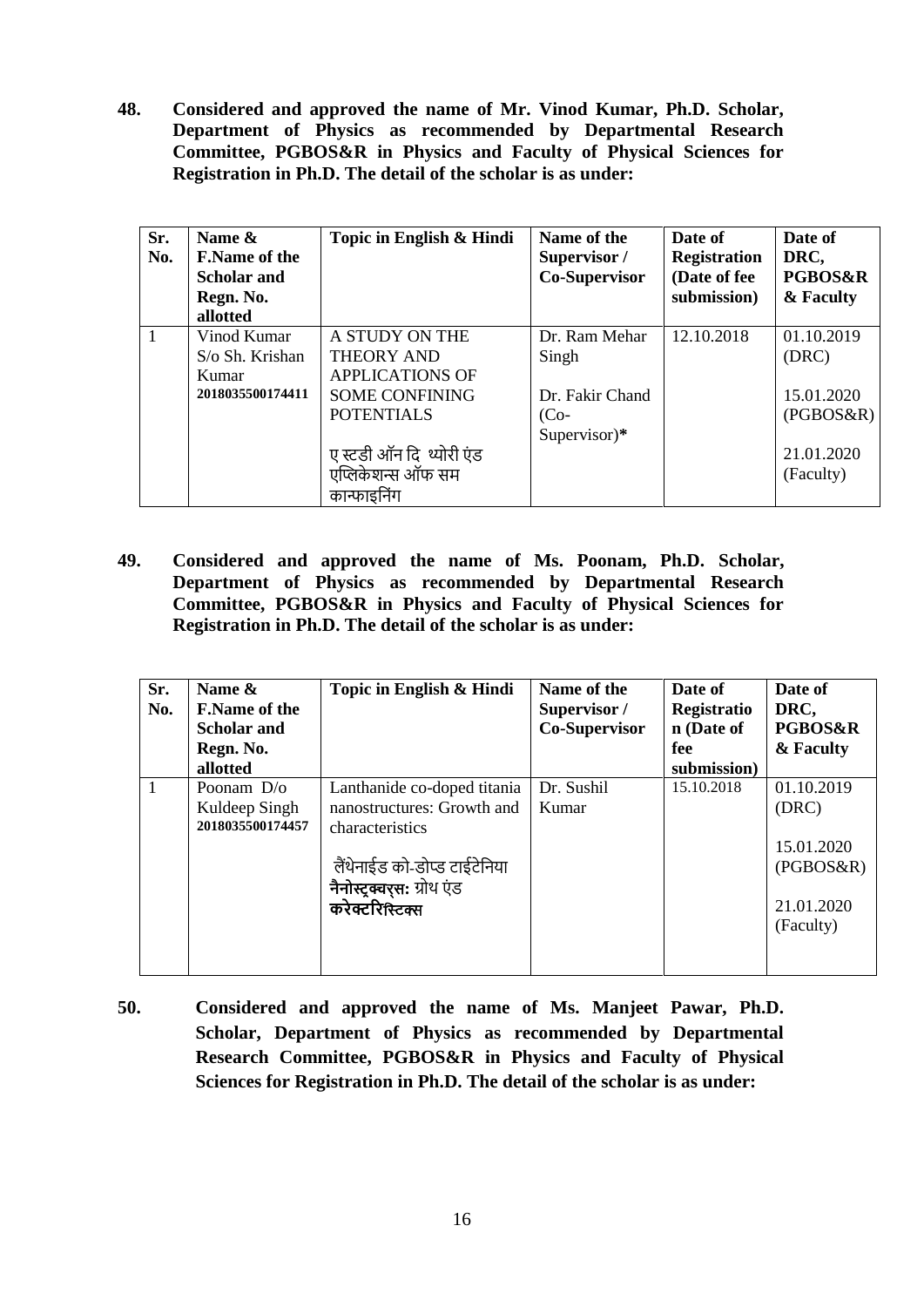| Sr.<br>No.    | Name &<br><b>F.Name of the</b><br><b>Scholar and</b><br>Regn. No.<br>allotted | Topic in English & Hindi                                                                                                                                                             | Name of the<br>Supervisor /<br>Co-Supervisor | Date of<br><b>Registration</b><br>(Date of fee<br>submission) | Date of<br>DRC,<br><b>PGBOS&amp;R</b><br>& Faculty                        |
|---------------|-------------------------------------------------------------------------------|--------------------------------------------------------------------------------------------------------------------------------------------------------------------------------------|----------------------------------------------|---------------------------------------------------------------|---------------------------------------------------------------------------|
| $^{\prime}$ 1 | Manjeet Pawar<br>D/o Subhash<br>Pawar<br>2018035500174442                     | Transition metal co-doped<br>tungsten oxide<br>nanostructures: Synthesis<br>and properties<br>ट़ांजिशन मेटल को-डोप्ड<br>टंगस्टन ऑक्साइड नैनोस्टक्वरस:<br>सिंथेसि<br>स एंड प्रॉपर्टीज | Dr. Sushil<br>Kumar                          | 12.10.2018                                                    | 01.10.2019<br>(DRC)<br>15.01.2020<br>(PGBOS&R)<br>21.01.2020<br>(Faculty) |

**51. Considered and approved the name of Ms. Nitika, Ph.D. Scholar, Department of Physics as recommended by Departmental Research Committee, PGBOS&R in Physics and Faculty of Physical Sciences for Registration in Ph.D. The detail of the scholar is as under:**

| Sr.<br>No. | Name &<br><b>F.Name of the</b><br><b>Scholar and</b><br>Regn. No.<br>allotted | Topic in English & Hindi                                                                                                                                                                                                                                                                                                                                                      | Name of the<br>Supervisor /<br>Co-Supervisor | Date of<br><b>Registration</b><br>(Date of fee<br>submission) | Date of<br>DRC,<br><b>PGBOS&amp;R</b><br>& Faculty                        |
|------------|-------------------------------------------------------------------------------|-------------------------------------------------------------------------------------------------------------------------------------------------------------------------------------------------------------------------------------------------------------------------------------------------------------------------------------------------------------------------------|----------------------------------------------|---------------------------------------------------------------|---------------------------------------------------------------------------|
| 1          | Nitika D/o Sh.<br>Chiranji Lal<br>2018035500174426                            | <b>FIRST PRINCIPLES</b><br><b>INVESTIGATION OF</b><br>STRUCTURAL,<br><b>ELECTRONIC AND</b><br><b>OPTICAL PROPERTIES</b><br>OF TWO DIMENSIONAL<br><b>GROUP-III NITRIDE</b><br><b>BASED</b><br><b>HETEROSTRUCTURES</b><br>फर्स्ट प्रिंसीपलज इंवेस्टिगेशन<br>ऑफ स्टुक्चरल, इलेक्ट्रॉनिक एंड<br>ऑप्टिकल प्रॉपर्टीज ऑफ टू-<br>ड़ायमेंशनल ग्रुप-III नाइटराइड<br>बेस्ड हेटोस्टक्चर्स | Dr. Dharamvir<br>Singh                       | 15.10.2018                                                    | 01.10.2019<br>(DRC)<br>15.01.2020<br>(PGBOS&R)<br>21.01.2020<br>(Faculty) |

**52. Considered and approved the name of Ms. Sonia, Ph.D. Scholar, Department of Physics as recommended by Departmental Research Committee, PGBOS&R in Physics and Faculty of Physical Sciences for Registration in Ph.D. The detail of the scholar is as under:**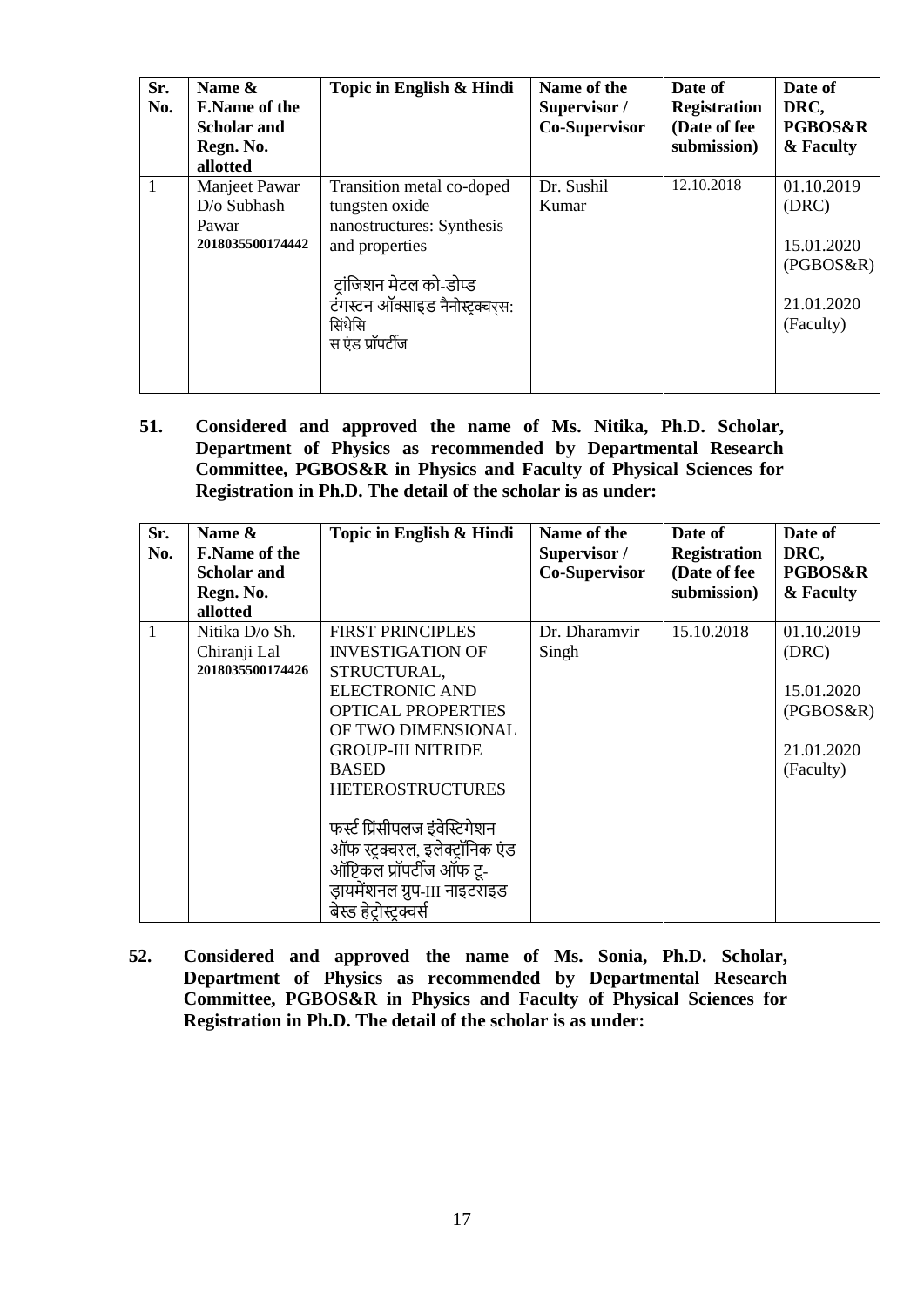| Sr.<br>No. | Name &<br><b>F.Name of the</b><br>Scholar and<br>Regn. No.<br>allotted | Topic in English & Hindi                                                                                                                                                                                                    | Name of the<br>Supervisor /<br>Co-Supervisor | Date of<br><b>Registration</b><br>(Date of fee<br>submission) | Date of<br>DRC,<br><b>PGBOS&amp;R</b><br>& Faculty                        |
|------------|------------------------------------------------------------------------|-----------------------------------------------------------------------------------------------------------------------------------------------------------------------------------------------------------------------------|----------------------------------------------|---------------------------------------------------------------|---------------------------------------------------------------------------|
| 1          | Sonia D/o<br>Ramdiya<br>2018035500179153                               | <b>SYNTHESIS AND</b><br><b>CHARACTERIZATION</b><br>OF SOME DILUTE<br><b>MAGNETIC</b><br><b>SEMICONDUCTOR</b><br><b>NANOCRYSTALS</b><br>सिंथेसिस एंड कैरेक्टराइजेशन<br>ऑफ़ सम डायलुट मैग्नेटिक<br>सेमीकंडक्टर नैनोक्रिस्टल्स | Dr. Dharamvir<br>Singh Ahlawat               | 12.10.2018                                                    | 01.10.2019<br>(DRC)<br>15.01.2020<br>(PGBOS&R)<br>21.01.2020<br>(Faculty) |

**53. Considered and approved the name of Mr. Ram Gopal, Ph.D. Scholar, Department of Computer Science & Applications as recommended by Departmental Research Committee, PGBOS&R in CSA and Faculty of Physical Sciences for Registration in Ph.D. The detail of the scholar is as under:**

| Sr.<br>No. | Name &<br><b>F.Name of the</b><br><b>Scholar and</b><br>Regn. No.<br>allotted | Topic in English & Hindi                                                                                                                                                                                     | Name of the<br>Supervisor / Co-<br><b>Supervisor</b> | Date of<br><b>Registration</b><br>(Date of fee<br>submission) | Date of<br>DRC,<br><b>PGBOS&amp;R</b><br>& Faculty                        |
|------------|-------------------------------------------------------------------------------|--------------------------------------------------------------------------------------------------------------------------------------------------------------------------------------------------------------|------------------------------------------------------|---------------------------------------------------------------|---------------------------------------------------------------------------|
| 1          | Ram Gopal S/o<br>Sh. Prithi Singh<br>15149740005                              | <b>HYBRID TEXT MINING</b><br><b>APPROACH TO</b><br>PREDICTION OF<br><b>CUSTOMER</b><br><b>BEHAVIOUR IN</b><br>e-SHOPING<br>हाइब्रिड. टेक्स्ट माइनिंग एपरोच<br>टू परिडिकशन ऑफ़ कस्टमर<br>बिहेवियर इन इ-शॉपिंग | Dr. Vikram Singh                                     | 10.09.2015                                                    | 23.10.2018<br>(DRC)<br>29.10.2018<br>(PGBOS&R)<br>21.01.2020<br>(Faculty) |

**54. Considered and approved the minutes of the sub-committee constituted for preparing Ph.D. Ordinance and URS Rules, held on 19.05.2020.** 

**Recommended to the Executive Council for consideration and approval**.

**55. Considered and approved the name of Mr. Kulbhushan Bansal, Ph.D. Scholar, Department of Computer Science & Applications as recommended by Departmental Research Committee, PGBOS&R in CSA and Faculty of Physical Sciences for Registration in Ph.D. The detail of the scholar is as under:**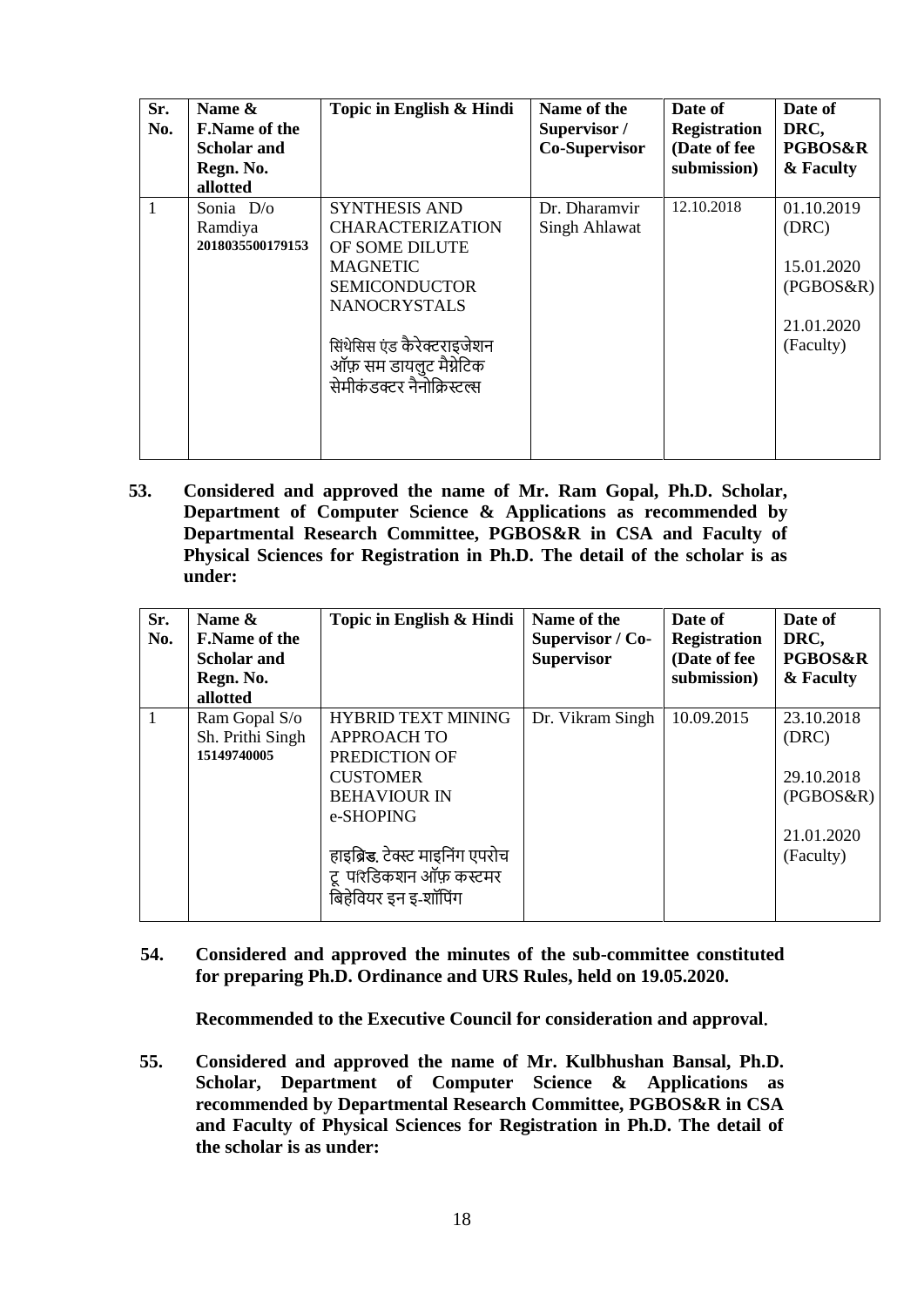| Sr.<br>No. | Name & F.Name<br>of the Scholar                                  | Topic in English & Hindi                                                                                         | Name of the<br>Supervisor / | Date of<br><b>Registration</b> | Date of<br>DRC,                                |
|------------|------------------------------------------------------------------|------------------------------------------------------------------------------------------------------------------|-----------------------------|--------------------------------|------------------------------------------------|
|            | and Regn. No.                                                    |                                                                                                                  | Co-Supervisor               | (Date of fee                   | <b>PGBOS&amp;R</b>                             |
|            | allotted                                                         |                                                                                                                  |                             | submission)                    | & Faculty                                      |
|            | Kulbhushan<br>Bansal S/o Sh.<br>Suresh Chand<br>2017035500171292 | AN EFFICIENT<br><b>APPROACH FOR</b><br><b>FINDING DUPLICATE</b><br><b>BUGS IN OPEN</b><br><b>SOURCE SOFTWARE</b> | Dr. Harish Rohil            | 12.01.2018                     | 10.09.2019<br>(DRC)<br>08.11.2019<br>(PGBOS&R) |
|            |                                                                  | एन एफिशिएन्ट एप्रोच फॉर<br>फाइंडिंग डुप्लीकेट बग्स इन<br>ओपन सोर्स सॉफ्टवेयर                                     |                             |                                | 21.01.2020<br>(Faculty)                        |

**56. Considered and approved the name of Ms. Seema, Ph.D. Scholar, Department of English as recommended by Departmental Research Committee, PGBOS&R in English and Faculty of Humanities for Registration in Ph.D. The detail of the scholar is as under:**

| Sr.<br>No. | Name &<br><b>F.Name of the</b><br><b>Scholar and</b><br>Regn. No.<br>allotted | Topic in English $\&$<br><b>Hindi</b>                                                                                     | Name of the<br>Supervisor /<br>Co-Supervisor | Date of<br>(Date of fee)<br>submission) | Date of DRC,<br><b>Registration PGBOS&amp;R &amp;</b><br><b>Faculty</b>   |
|------------|-------------------------------------------------------------------------------|---------------------------------------------------------------------------------------------------------------------------|----------------------------------------------|-----------------------------------------|---------------------------------------------------------------------------|
| -1         | Seema D/o Sh.<br>Baldev Raj<br>2017035500171485                               | Novels<br>of<br>Anurag<br>Mathur:<br>Study<br>A<br>in<br>Narratology<br>नावल्स ऑफ़ अनुराग माथुर: ए<br>स्टडी इन नरेरटोलॉजी | Dr. Anu Shukla                               | 02.02.2018                              | 07.12.2018<br>(DRC)<br>14.05.2019<br>(PGBOS&R)<br>07.10.2019<br>(Faculty) |

**57. Considered and approved the name of Ms. Asmi, Ph.D. Scholar, Department of English as recommended by Departmental Research Committee, PGBOS&R in English and Faculty of Humanities for Registration in Ph.D. The detail of the scholar is as under:**

| Sr.<br>No. | Name &<br><b>F.Name of the</b><br><b>Scholar and</b><br>Regn. No.<br>allotted | Topic in English & Hindi                                                                             | Name of the<br>Supervisor / Co-<br><b>Supervisor</b> | Date of<br><b>Registration</b><br>(Date of fee<br>submission) | Date of<br>DRC,<br><b>PGBOS&amp;R</b><br>& Faculty |
|------------|-------------------------------------------------------------------------------|------------------------------------------------------------------------------------------------------|------------------------------------------------------|---------------------------------------------------------------|----------------------------------------------------|
| 1          | Asmi D/o Sh.<br>Vazir Nehra<br>2017035500171477                               | Narrating the Nation: A<br>Study of the Selected<br>Novels<br>by<br>Selected<br>Journalists of India | Dr. Anu Shukla                                       | 02.02.2018                                                    | 27.02.2019<br>(DRC)<br>14.05.2019<br>(PGBOS&R)     |
|            |                                                                               | नैरेटिंग द नेशन : अ स्टडी ऑफ<br>द सिलेक्टिड नॉवल्ज़ बाय<br>सिलेक्टिड जर्नलिस्ट्स ऑफ<br>इंडिया        |                                                      |                                                               | 07.10.2019<br>(Faculty)                            |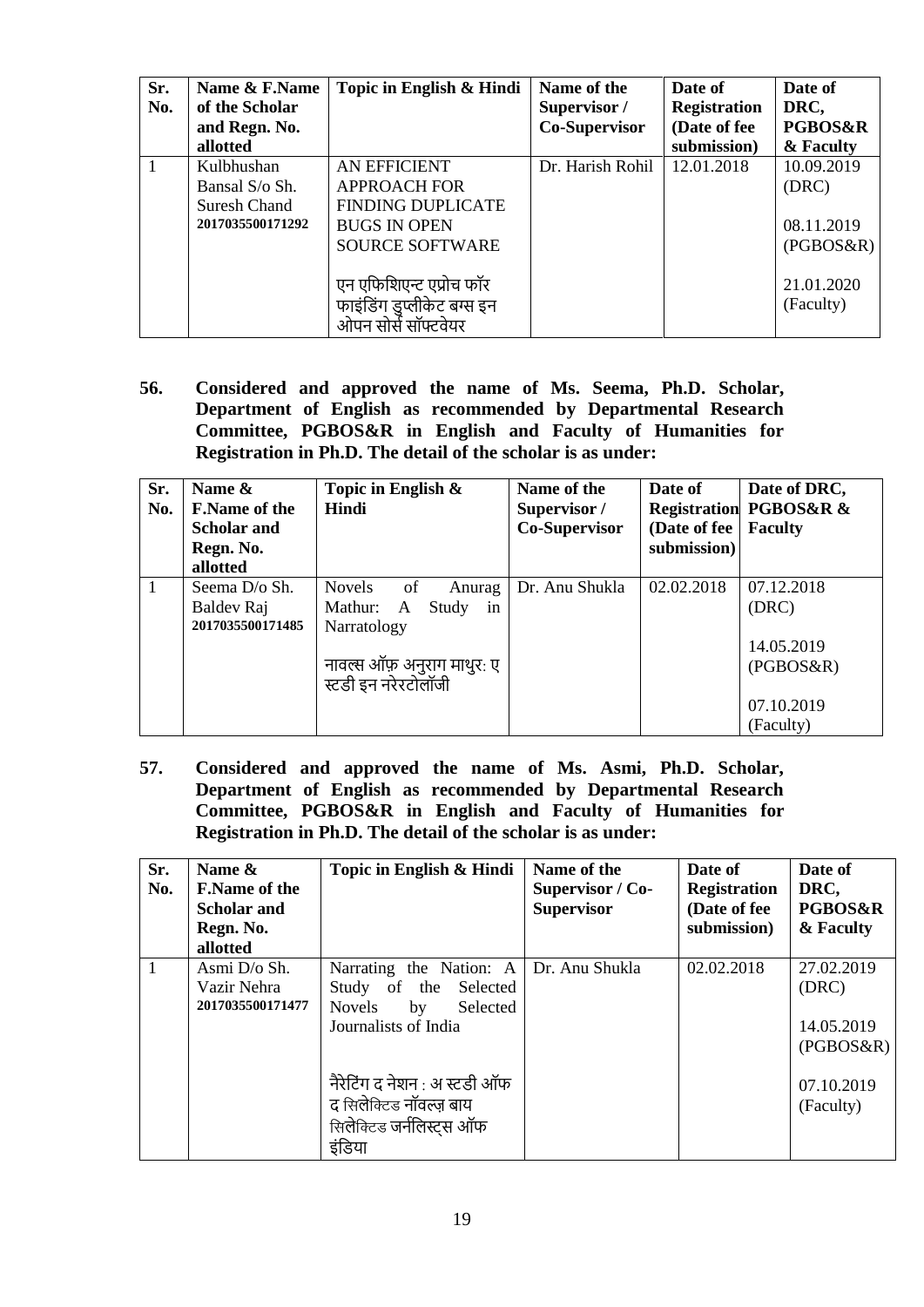**58. Considered and approved the name of Mr. Sameer, Ph.D. Scholar, Department of Computer Science & Applications as recommended by Departmental Research Committee, PGBOS&R in CSA and Faculty of Physical Sciences for Registration in Ph.D.** 

| Sr.<br>No. | Name & F.Name<br>of the Scholar<br>and Regn. No.<br>allotted | Topic in English & Hindi                                                                              | Name of the<br>Supervisor /<br><b>Co-Supervisor</b> | Date of<br><b>Registration</b><br>(Date of fee<br>submission) | Date of<br>DRC,<br><b>PGBOS&amp;R</b><br>& Faculty |
|------------|--------------------------------------------------------------|-------------------------------------------------------------------------------------------------------|-----------------------------------------------------|---------------------------------------------------------------|----------------------------------------------------|
|            | Sameer S/o Sh.<br>SB Anand<br>2017035500171334               | Security of Data Sharing<br>in Cloud Computing<br>सिक्योरिटी ऑफ डेटा शेयरिंग<br>इन क्लाउड कम्प्यूटिंग | Dr. Harish Rohil                                    | 02.02.2018                                                    | 25.03.2019<br>(DRC)<br>22.04.2019<br>(PGBOS&R)     |
|            |                                                              |                                                                                                       |                                                     |                                                               | 21.01.2020<br>(Faculty)                            |

**59 Considered and approved the name of Mr. Surender Kumar , Ph.D. Scholar, Department of Computer Science & Applications as recommended by Departmental Research Committee, PGBOS&R in CSA and Faculty of Physical Sciences for Registration in Ph.D. The detail of the scholar is as under:**

| Sr.<br>No. | Name & F.Name<br>of the Scholar<br>and Regn. No.<br>allotted | Topic in English & Hindi                                                                                                                                                         | Name of the<br>Supervisor /<br>Co-Supervisor | Date of<br><b>Registration</b><br>(Date of fee<br>submission) | Date of<br>DRC,<br><b>PGBOS&amp;R</b><br>& Faculty                        |
|------------|--------------------------------------------------------------|----------------------------------------------------------------------------------------------------------------------------------------------------------------------------------|----------------------------------------------|---------------------------------------------------------------|---------------------------------------------------------------------------|
|            | Surender Kumar<br>S/o Sh. Kishan<br>Lal<br>2017035500171342  | Digital signature and hash<br>function based approach<br>for secure routing in<br><b>VANET</b><br>डिजिटल सिग्नेचर एण्ड हैश<br>फंक्शन बेस्ड एपरोच फॉर<br>सिक्योर राउटिंग इन वैनेट | Dr. Vikram<br>Singh                          | 13.01.2018                                                    | 25.03.2019<br>(DRC)<br>22.04.2019<br>(PGBOS&R)<br>21.01.2020<br>(Faculty) |

**60. Considered and approved the name of Ms. Suhasini, Ph.D. Scholar, Department of Computer Science & Applications as recommended by Departmental Research Committee, PGBOS&R in CSA and Faculty of Physical Sciences for Registration in Ph.D. The detail of the scholar is as under:**

| Sr. | Name & F.Name    | Topic in English & Hindi             | Name of the          | Date of             | Date of            |
|-----|------------------|--------------------------------------|----------------------|---------------------|--------------------|
| No. | of the Scholar   |                                      | Supervisor /         | <b>Registration</b> | DRC,               |
|     | and Regn. No.    |                                      | <b>Co-Supervisor</b> | (Date of fee        | <b>PGBOS&amp;R</b> |
|     | allotted         |                                      |                      | submission)         | & Faculty          |
|     | Suhasini D/o Sh. | <b>Blockchain Based</b>              | Dr. Dilbag           | 02.02.2018          | 25.03.2019         |
|     | Ramesh Monga     | framework and Approach               | Singh                |                     | (DRC)              |
|     | 2017035500171311 | for Global Healthcare                |                      |                     |                    |
|     |                  | <b>System</b>                        |                      |                     | 22.04.2019         |
|     |                  |                                      |                      |                     | (PGBOS&R)          |
|     |                  | ब्लॉकचैन बेस्ड फ़्रेमवर्क एंड एप्रोच |                      |                     |                    |
|     |                  | फॉर ग्लोबल हेल्थकेयर सिस्टम          |                      |                     | 21.01.2020         |
|     |                  |                                      |                      |                     | (Faculty)          |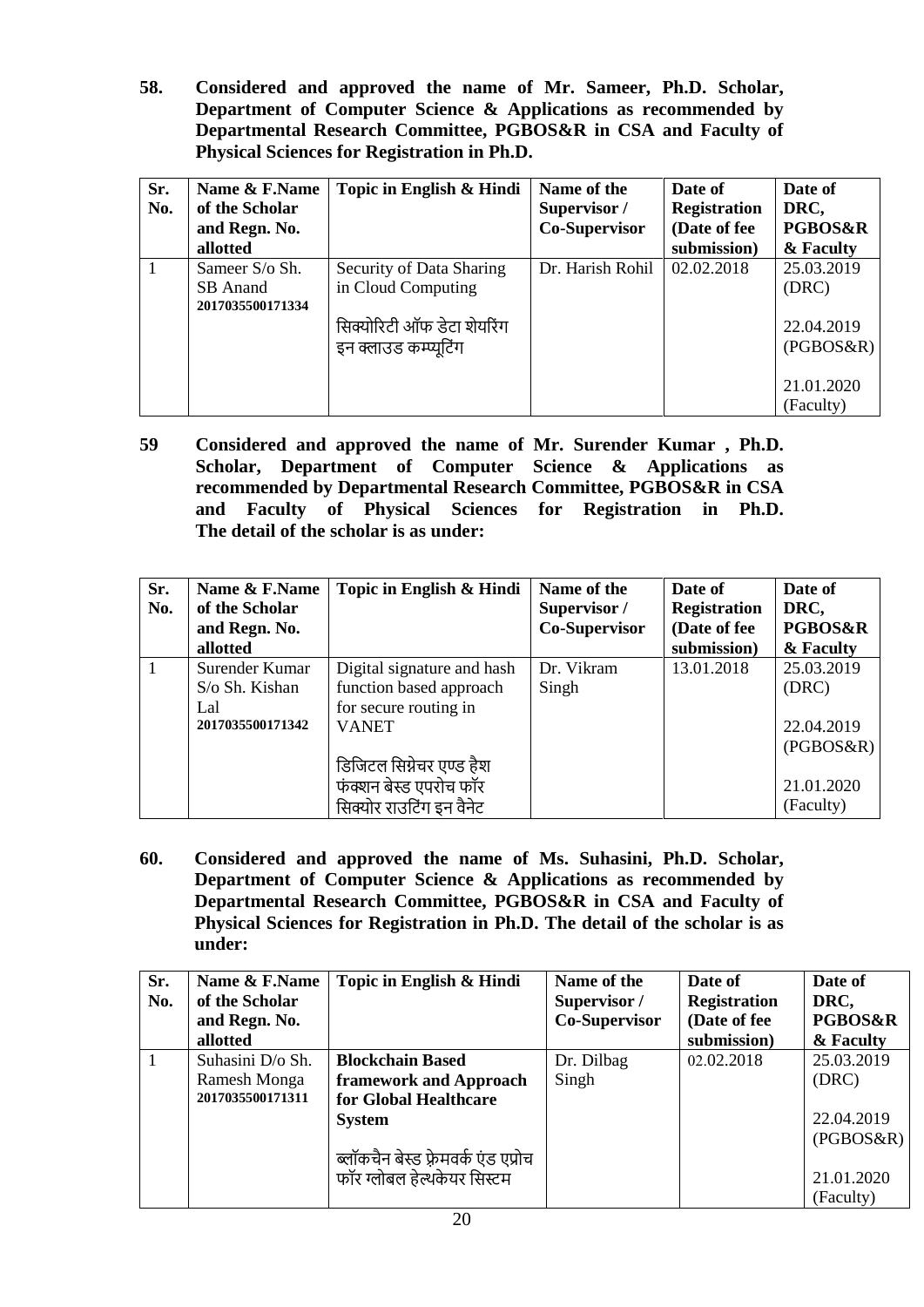**61. Considered and approved the name of Mr. Raj Kumar Saini, Ph.D. Scholar, Department of English as recommended by Departmental Research Committee, PGBOS&R in English and Faculty of Humanities for Registration in Ph.D. The detail of the scholar is as under:**

| Sr.<br>No.   | Name &<br><b>F.Name of the</b><br><b>Scholar and</b><br>Regn. no.<br>allotted | Topic in English & Hindi                                                                                                                                                                                                                  | Name of the<br>Supervisor / Co-<br><b>Supervisor</b> | Date of<br><b>Registration</b><br>(Date of fee<br>submission) | Date of<br>DRC,<br><b>PGBOS&amp;R</b><br>& Faculty                        |
|--------------|-------------------------------------------------------------------------------|-------------------------------------------------------------------------------------------------------------------------------------------------------------------------------------------------------------------------------------------|------------------------------------------------------|---------------------------------------------------------------|---------------------------------------------------------------------------|
| $\mathbf{1}$ | Raj Kumar Saini<br>S/o Sh. Gauri<br>Shankar<br>2018035500174682               | Critical<br>Cityscape:<br>$\mathbf{A}$<br>Study of the<br>Selected<br>Works of Arvind Adiga,<br>Chetan Bhagat and Anita<br>Desai<br>सिटीस्केप: ए क्रिटिकल स्टडी<br>ऑफ दी सिलेक्टेड वर्क्स ऑफ<br>अरविंद अडिगा, चेतन भगत एंड<br>अनीता देसाई | Dr. Umed Singh                                       | 12.10.2018                                                    | 27.02.2019<br>(DRC)<br>14.05.2019<br>(PGBOS&R)<br>07.10.2019<br>(Faculty) |

**62. Considered and approved the name of Ms. Dupinder Kaur, Ph.D. Scholar, Department of Computer Science & Applications as recommended by Departmental Research Committee, PGBOS&R in CSA and Faculty of Physical Sciences for Registration in Ph.D. The detail of the scholar is as under:**

| Sr.<br>No. | Name &<br><b>F.Name of the</b><br><b>Scholar and</b><br>Regn. No.<br>allotted | Topic in English & Hindi                                                                                                                                                                         | Name of the<br>Supervisor /<br>Co-Supervisor | Date of<br><b>Registration</b><br>(Date of fee<br>submission) | Date of<br>DRC,<br><b>PGBOS&amp;R</b><br>& Faculty                        |
|------------|-------------------------------------------------------------------------------|--------------------------------------------------------------------------------------------------------------------------------------------------------------------------------------------------|----------------------------------------------|---------------------------------------------------------------|---------------------------------------------------------------------------|
|            | Dupinder Kaur<br>D/o Sh. Gurraj<br>Singh<br>2017035500171303                  | A Novel approach for the<br>database Creation and<br>validation using Master<br>Data Management<br>ए नावेल अप्प्रोच फॉर द डेटाबेस<br>क्रिएशन एंड वेलिडेशन युसिंग<br>मास <b>टर</b> डाटा मैनेजमेंट | Dr. Dilbag<br>Singh                          | 13.01.2018                                                    | 25.03.2019<br>(DRC)<br>22.04.2019<br>(PGBOS&R)<br>21.01.2020<br>(Faculty) |

- **63. Considered and accorded Post Facto approval of meeting of DRC held on 11.02.2019 & 13.01.2020 of M.Phil. Students of the session 2016-17 by Physical Education Department.**
- **64. Considered and approved the minutes of the sub-committee constituted to finalize the draft of M.Phil. Ordinance.**

**Recommended to the Executive Council for consideration and approval.**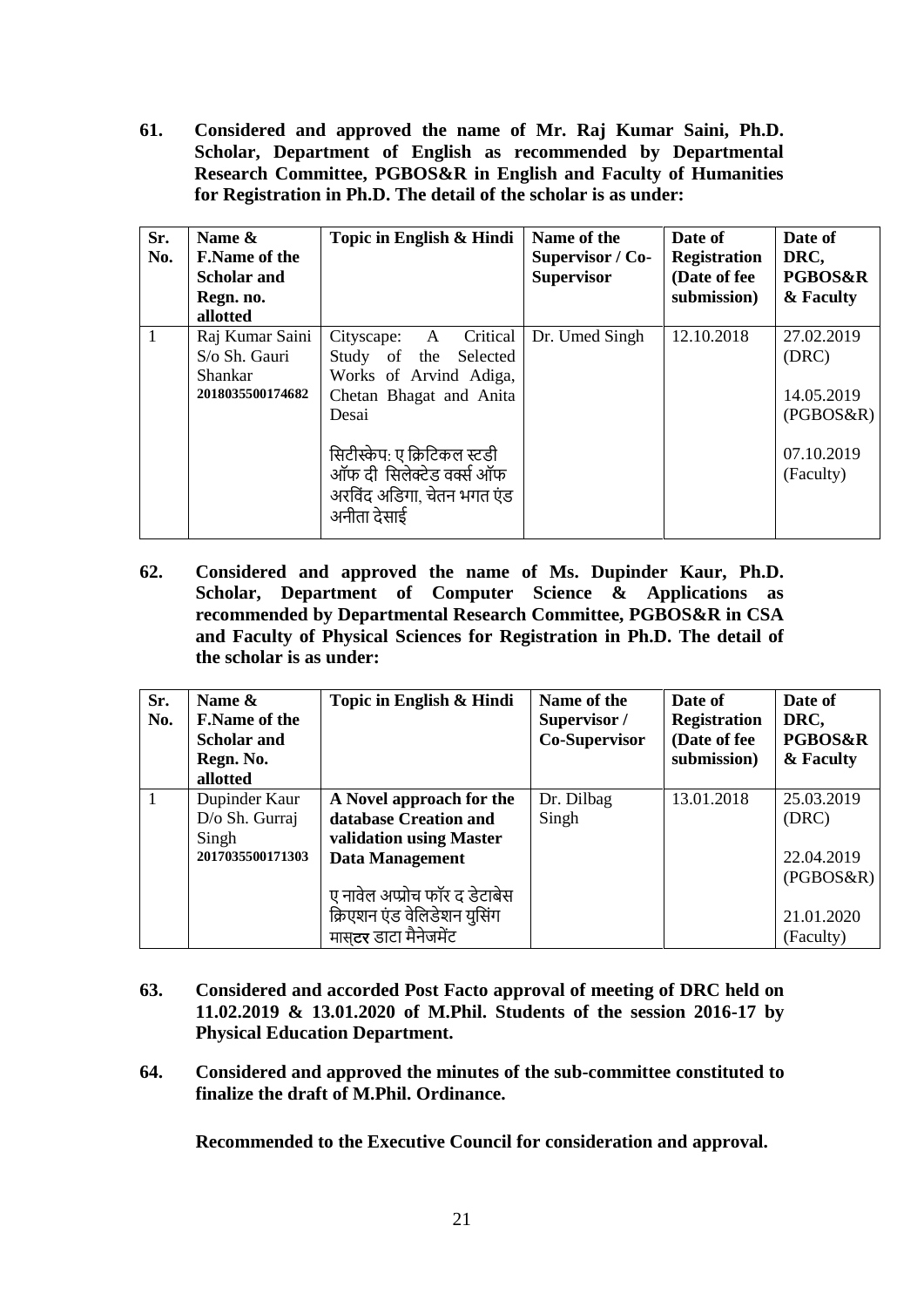**65. Considered and approved the request of the students: Ms. Shilpa Rani, Ms. Nitu, Mr. Kapil Dev, Ph.D. Scholars in Deptt. of English, Ms. Mehak Singla, Ph.D. Scholar in Deptt. of Commerce and Mr. Subhash Chand, Ph.D. Scholar in Deptt. of Physical Education regarding permission of pursuing Ph.D. without JRF.**

**Further, resolved that if any scholar leave the JRF due to joining of job or any other valid reason, his/her Ph.D. registration will continue.**

- **66. Considered and approved the recommendations of the committee constituted to examine the cases of Ph.D. Scholars for condonation of delay in submission of Synopsis, HRA, Half Yearly Report, Progress Report, Annual Report and fellowship etc. given in its meeting held on 06.03.2020.**
- **67. Considered and approved the name of Mr. Jatinder Singh, Ph.D. Scholar, Department of Law as recommended by Departmental Research Committee, PGBOS&R in Law and Faculty of Law for Registration in Ph.D. The detail of the scholar is as under:**

| Sr.<br>No. | Name &<br><b>F.Name of the</b><br><b>Scholar and</b><br>Regn. No.<br>allotted | Topic in English & Hindi                                                                                                                                                                                                                                                                                                                                                                 | Name of the<br>Supervisor /<br>$Co-$<br><b>Supervisor</b> | Date of<br><b>Registration</b> | Date of<br>DRC, $\&$<br><b>Faculty</b>         |
|------------|-------------------------------------------------------------------------------|------------------------------------------------------------------------------------------------------------------------------------------------------------------------------------------------------------------------------------------------------------------------------------------------------------------------------------------------------------------------------------------|-----------------------------------------------------------|--------------------------------|------------------------------------------------|
| 1          | Jatinder Singh<br>S/o Sh. Jaspal<br>Singh<br>125775001                        | Lok Adalat System in India<br>: An Alternative Dispute<br><b>Resolution Mechanism with</b><br>Special Reference to the<br>State of Haryana<br>लोक अदालत सिस्टम इन इंडिया :<br>ऐन अल्टरनेटिव डिस्प्यूट<br>रेसोलुशन  मैकेनिज्म विंद स्पेशल<br>रेफ्रेन्स टू द स्टेट ऑफ हरियाणा<br>भारत में लोक अदालत प्रणाली :<br>हरियाणा राज्य के विशेष संदर्भ के<br>साथ एक वैकल्पिक विवाद<br>समाधान तंत्र | Dr. Mukesh<br>Garg                                        | 20.09.2019<br>(PGBOS&R)        | 19.09.2019<br>(DRC)<br>07.02.2020<br>(Faculty) |

**68. Considered and approved the recommendation of the Departmental Research Committee, PGBOS&R in Business Administration and Faculty of Commerce and Management in respect of following scholar for registration in Ph.D. Programme in Dept. of Business Administration:**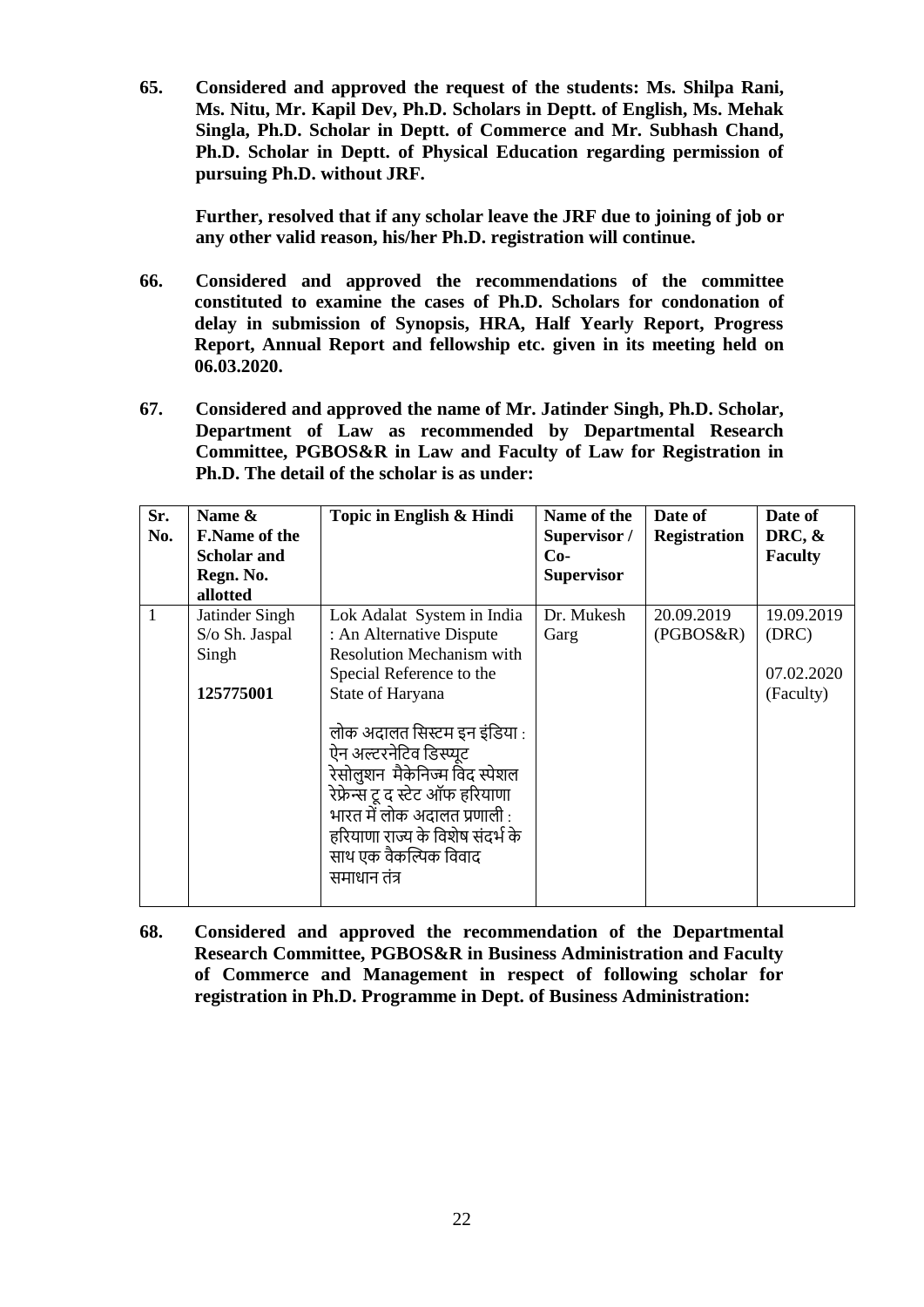| Sr.<br>No. | Name & F.Name of<br>the Scholar and<br>Regn. no. allotted           | Topic in English &<br><b>Hindi</b>                                                                                                                                                                                     | Name of<br>the<br><b>Supervisor</b><br>$/$ Co-<br><b>Supervisor</b> | Date of<br><b>Registration</b><br>(Date of fee<br>submission) | Date of DRC,<br>PGBOS&R &<br><b>Faculty</b>                               |
|------------|---------------------------------------------------------------------|------------------------------------------------------------------------------------------------------------------------------------------------------------------------------------------------------------------------|---------------------------------------------------------------------|---------------------------------------------------------------|---------------------------------------------------------------------------|
| 1          | Preeti Bhatia D/o<br>Sh. Dheeraj Kumar<br>Aneja<br>2018035500173326 | <b>RETAIL INVESTORS'</b><br>PARTICIPATION IN<br><b>INDIAN STOCK</b><br><b>MARKET: AN</b><br><b>EMPIRICAL</b><br><b>ANALYSIS</b><br>रिटेल इन्वेस्टर्स पार्टिसिपेशन<br>इन इंडियन स्टॉक मार्केट:<br>एन एम्पेरिकल एनालिसिस | Dr.<br>Rajneesh<br>Ahlawat                                          | 12.10.2018                                                    | 16.02.2019<br>(DRC)<br>13.07.2019<br>(PGBOS&R)<br>21.11.2019<br>(Faculty) |

**69. Considered and approved the request of the students for granting a final Special Mercy Chance to the students of Regular Mode/Distance Education Mode Courses who Could not (i) Pass their paper(s), (ii) Improve their marks within stipulated chances/period (including in two additional chances) including the request of students for grant of Special Mercy Chance who could not submit their dissertation/project reports etc. within stipulated period.**

**Further, resolved that the examination of the students of Special Mercy Chance of Odd Semester will be conducted in December 2020 and Annual/Even Semester examination will be conducted in May 2021. A committee will be constituted by the Vice-Chancellor to decide the fees or any other issue(s) for Special Mercy Chance.**

- **70. Noted the action taken by the Hon'ble Vice-Chancellor under section 11(6) of the University Act 2003 in approving the minutes of HBI Committee and Admission Guidelines for 2019-20 for UCDL courses (Reference to main agenda item no. 8, (Amended)).**
- **71. Considered and approved the recommendation of the faculty of Humanities in its meeting held on 04.03.2020, regarding the syllabus and scheme of various courses.**
- **72. Considered and authorized Prof. Umed Singh, Department of English, Chaudhary Devi Lal University, Sirsa to review the Citizen Charter within a month and frame a policy to sort out the in future the grievances of students maximum within three months in every case.**
- **73. Considered and approved the amendments in the ordinance of B.Ed. 2yr. course regarding promoting the students from B.Ed. 1st year to 2nd year 2019-20 onwards, if NCTE norms are available then the same will be applicable first.**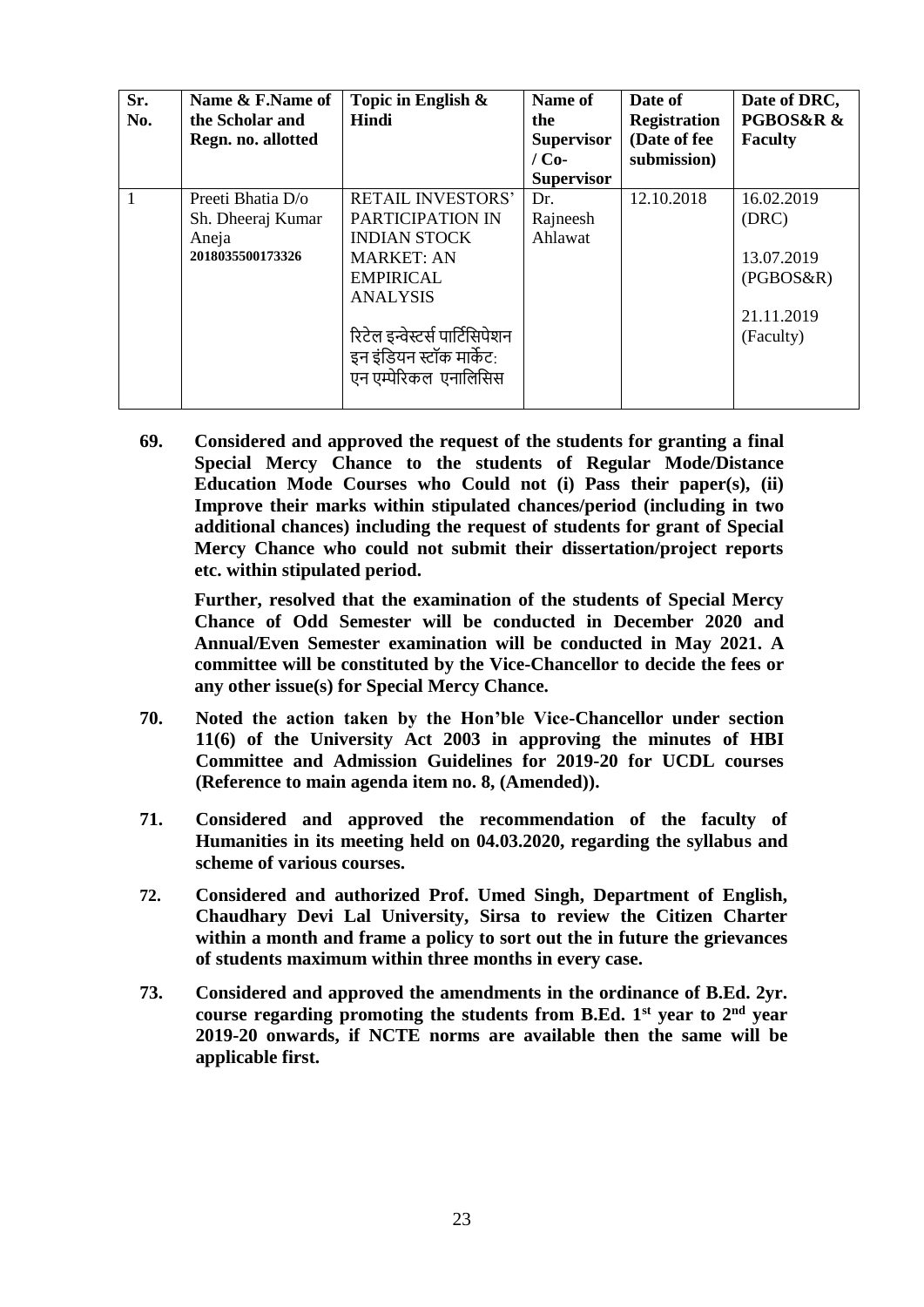| <b>EXISTING</b>                                    | <b>PROPOSED</b>                                           |
|----------------------------------------------------|-----------------------------------------------------------|
| A candidate who has failed in one subject only     | To quality for admission to $2nd$ year of the             |
| obtaining not less than 40% marks in the total of  | B.Ed. programme, the candidate must have                  |
| the papers in which he/she has passed, may be      | pass 50% of total papers (including both                  |
| admitted to a Supplementary Examination and at     | theory papers and practical) of the 1 <sup>st</sup> year. |
| the next Annual Examination in that subject and if | The Candidate who fails to obtain the requisite           |
| he/she passes in it, he/shall, if he/she has also  | marks in clause 10 (of the existing ordinance)            |
| obtained the aggregate marks prescribed in clause  | shall be required to re-appear in the                     |
| 11 above, be deemed to have passed the             | examination in the concerned subject in the               |
| examination. If he/she fails to do so, or fails to | subsequent examination(s). Such candidates                |
| appear in both the examinations, he,/shall have to | will not be required to repeat the internal               |
| appear in all the subjects de novo. Provided that  | examination (assessment).                                 |
| Academic Council may extend this period in the     | The candidate who fails in a course is allowed            |
| case of member of the regular Armed Forces, who    | to re-appear only in external examination.                |
| is unable, owing to defence exigencies, to avail   | The internal assessment marks of such                     |
| himself of a chance within this time.              | candidates shall be carried forward.                      |

**Further, it was resolved that it is mandatory for the students to pass the 50% papers in theory and in practical separately.** 

**Recommended to the Executive Council for approval of amendment in the concerned ordinances.** 

**The syllabus and scheme of B.Ed. 1st Year Course-II Contemporary India and Education and Road Safety Rules is approved as recommended by the Faculty of Educations in its meeting held on 03.06.2020.** 

- **74. Considered and approved the recommendation of the faculty of Physical Sciences in its meeting held on 09.06.2020, regarding the syllabus and scheme of various courses.**
- **75. Any other item:**
	- **(i) Considered and approved the establishment of Centre for Technology Implementation and Training to enhance the quality of teaching, learning and that of administrative work.**
	- **(ii) Considered and approved the request of Ms. Anju, Ph.D. Candidate, Deptt. of Public Administration regarding restoration of the degree of B.Ed. which was earlier surrendered in the Results Branch as she has not completed her Ph.D. degree.**
	- **(iii) Considered and approved the recommendation dated 03.06.2020 of the committee constituted to examine the cases of the following Ph.D. Scholars for condonation of delay in submission of HRA, HYPR, Progress Report, Annual Report and fellowship etc. cases of the following scholars:**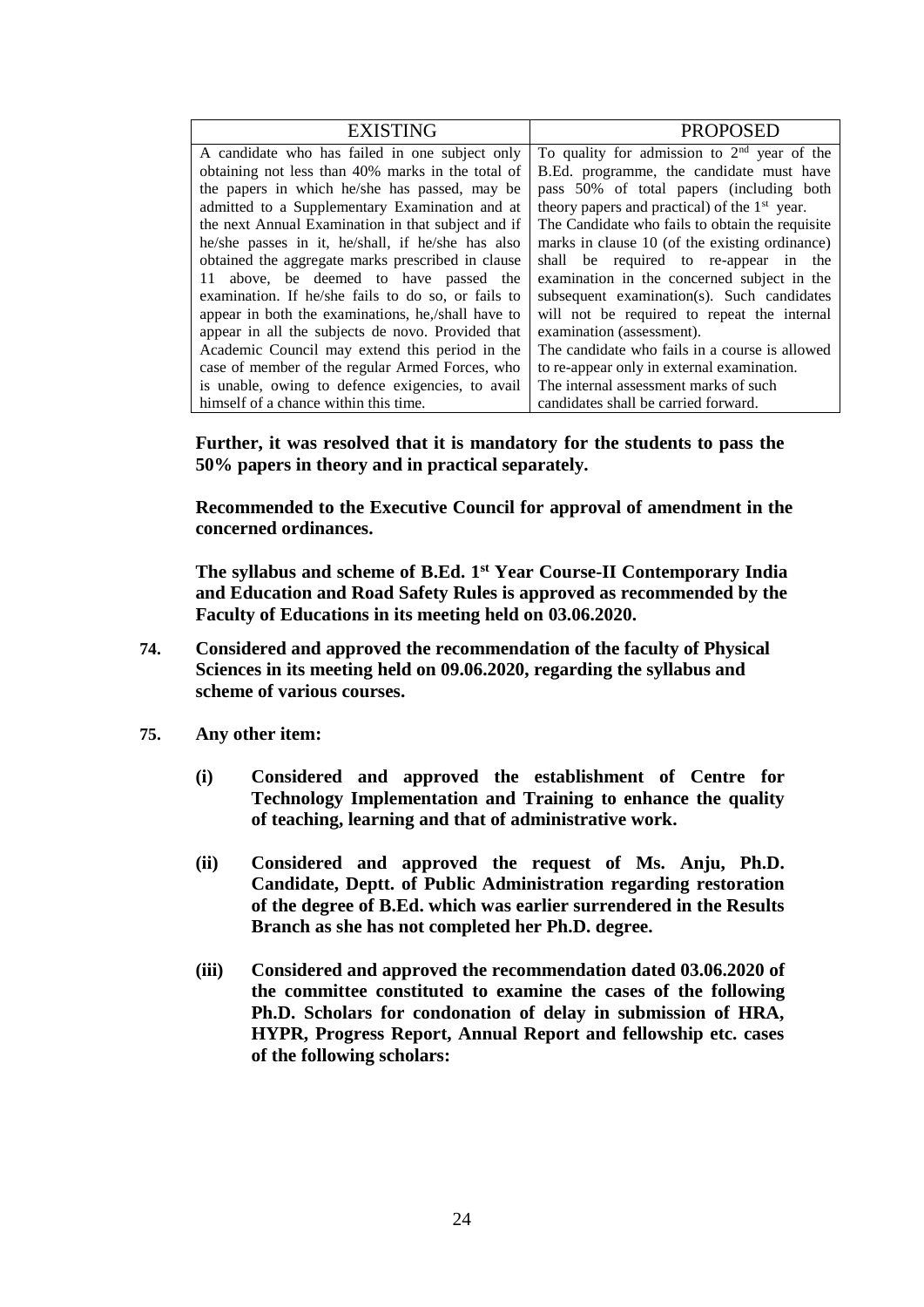| Sr.<br>No.       | Name of the<br>Scholar &<br>Regn. No. | Date of<br>meeting of<br><b>PGBOS&amp;R</b> | Due period of<br>1 <sup>st</sup> Annual<br>Seminar &<br><b>Progress</b><br><b>Report to be</b><br>present in<br><b>DRC</b> | <b>Submitted</b><br>in DRC<br>held on | Delay in<br>submission of<br>$1st$ seminar $\&$<br><b>Progress</b><br><b>Report</b> |
|------------------|---------------------------------------|---------------------------------------------|----------------------------------------------------------------------------------------------------------------------------|---------------------------------------|-------------------------------------------------------------------------------------|
| 1.               | Shamsher<br>Kasnia<br>15159750001     | 28.10.2015                                  | Sept./Oct.<br>2016                                                                                                         | 16.02.2017                            | 04 Months<br>(Approximate)                                                          |
| 2.               | <b>Amreek Singh</b><br>15159750002    | 28.10.2015                                  | Sept./Oct.<br>2016                                                                                                         | 16.02.2017                            | 04 Months<br>(Approximate)                                                          |
| 3.               | Mandeep Gill<br>15159750005           | 28.10.2015                                  | Sept./Oct.<br>2016                                                                                                         | 16.02.2017                            | 04 Months<br>(Approximate)                                                          |
| $\overline{4}$ . | Daljeet Kumar<br>15159750006          | 28.10.2015                                  | Sept./Oct.<br>2016                                                                                                         | 16.02.2017                            | 04 Months<br>(Approximate)                                                          |
| 5.               | Sunil Kumar<br>15159750003            | 28.10.2015                                  | Sept./Oct.<br>2016                                                                                                         | 14.11.2017                            | 13 Months                                                                           |

**(iv) Considered and approved the recommendation of the Departmental Research Committee, PGBOS&R in Computer Science & Applications and Faculty of Physical Sciences in respect of following scholar for registration in Ph.D. Programme in Deptt. of Computer Science & Applications:**

| Sr.<br>No. | Name &<br><b>F.Name of</b><br>the Scholar<br>and Regn.<br>no. allotted | Topic in English &<br>Hindi                                                                                                                                                                                                   | Name of<br>the<br><b>Supervisor</b><br>$/$ Co-<br><b>Supervisor</b> | Date of<br>Registratio<br>n (Date of<br>fee<br>submission) | Date of<br>DRC,<br><b>PGBOS&amp;R</b><br>& Faculty                        |
|------------|------------------------------------------------------------------------|-------------------------------------------------------------------------------------------------------------------------------------------------------------------------------------------------------------------------------|---------------------------------------------------------------------|------------------------------------------------------------|---------------------------------------------------------------------------|
|            | Divya<br>20180355001<br>76626                                          | An Artificial Intelligence<br><b>Based Approach to</b><br><b>Efficient Data Retrieval in</b><br><b>Big Data Analytics</b><br>एन आर्टिफिशियल<br>इंटेलिजेन्स बेस्ड एप्रोच ट्र<br>एफिशेन्ट डेटा रिह्वल इन<br>बिग डेटा एनालिटिक्स | Dr. Vikram<br>Singh                                                 | 12.11.2018                                                 | 10.09.2019<br>(DRC)<br>08.11.2019<br>(PGBOS&R)<br>21.01.2020<br>(Faculty) |

**(v) Considered and approved the recommendation of the Departmental Research Committee, PGBOS&R in Computer Science & Applications and Faculty of Physical Sciences in respect of following scholar for registration in Ph.D. Programme in Deptt. of Computer Science & Applications:**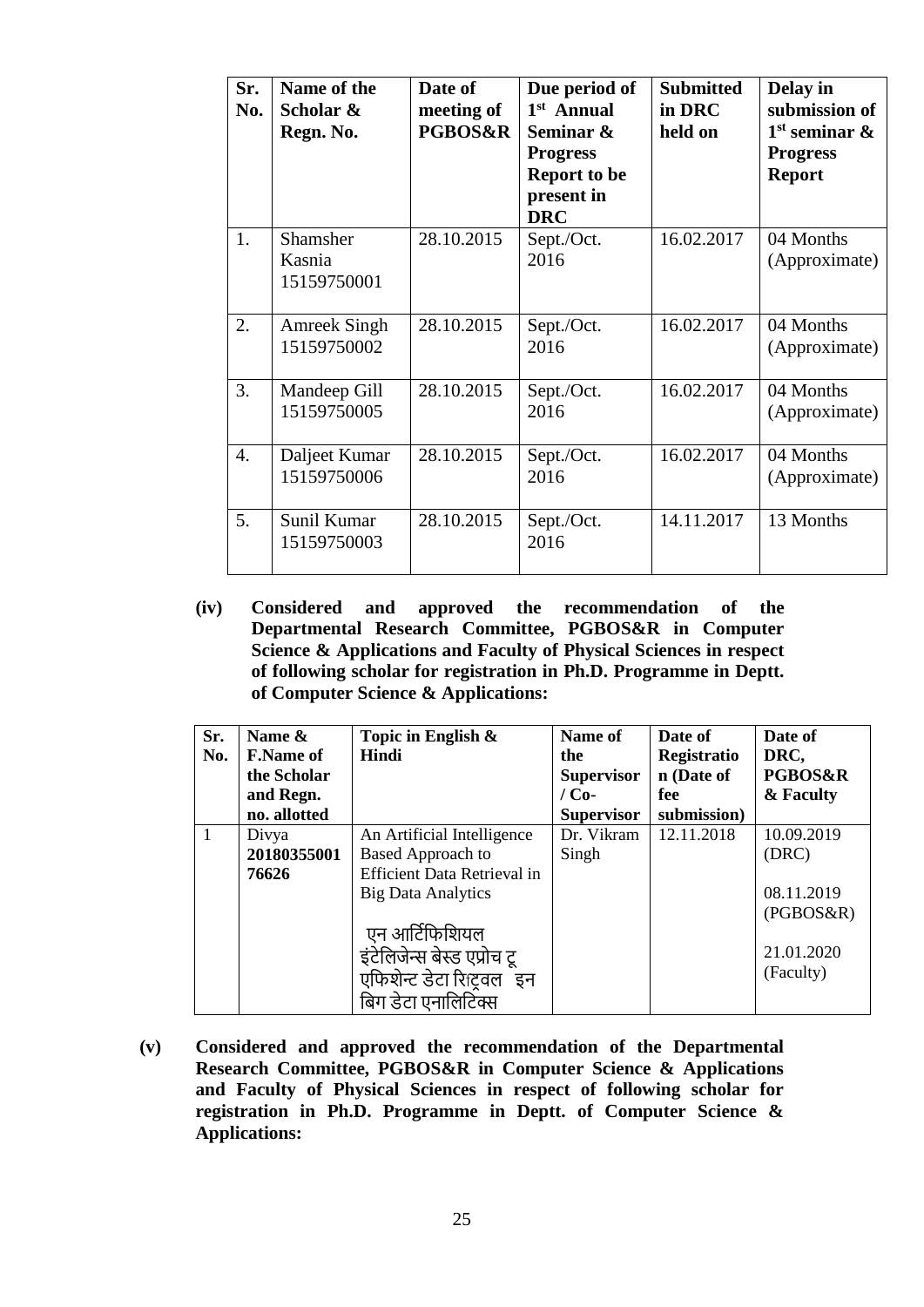| Sr.<br>No. | Name & F.Name<br>of the Scholar and<br>Regn. no. allotted | Topic in English $\&$<br>Hindi                                                                                                                                                        | Name of the<br>Supervisor /<br>$Co-$<br><b>Supervisor</b> | Date of<br><b>Registration</b><br>(Date of fee<br>submission) | Date of<br>DRC,<br><b>PGBOS&amp;R</b><br>& Faculty                        |
|------------|-----------------------------------------------------------|---------------------------------------------------------------------------------------------------------------------------------------------------------------------------------------|-----------------------------------------------------------|---------------------------------------------------------------|---------------------------------------------------------------------------|
| 1          | Sanjay Singh<br>2018035500176611                          | On Development Of<br>A Framework For A<br>Mobile Based<br><b>Intelligent Tutoring</b><br>System<br>ऑन डेवलपमेंट ऑफ ए<br>फ्रेमवर्क फॉर ए मोबाइल<br>बेस्ड इंटेलिजेंट टयूटरिंग<br>सिस्टम | Dr. Vikram<br>Singh                                       | 12.11.2018                                                    | 10.09.2019<br>(DRC)<br>08.11.2019<br>(PGBOS&R)<br>21.01.2020<br>(Faculty) |

**(vi) Considered and approved the recommendations of the Departmental Research Committee, PGBOS&R in Business Administration and Faculty of Commerce and Management in respect of following scholar for registration in Ph.D. Programme in Department of Business Administration:**

| Sr.<br>No. | Name & F.Name of<br>the Scholar and<br>Regn. no. allotted | Topic in English &<br>Hindi                                                                                                                                                                                                                                               | Name of the<br>Supervisor /<br>$Co-$<br><b>Supervisor</b> | Date of<br><b>Registration</b><br>(Date of fee<br>submission) | Date of DRC,<br><b>PGBOS&amp;R &amp;</b><br><b>Faculty</b>                |
|------------|-----------------------------------------------------------|---------------------------------------------------------------------------------------------------------------------------------------------------------------------------------------------------------------------------------------------------------------------------|-----------------------------------------------------------|---------------------------------------------------------------|---------------------------------------------------------------------------|
| 1          | Ramneet Kaur<br>2018035500173292                          | <b>Impact of Faculty</b><br>Work Conditions and<br>Job Satisfaction on<br>Quality of Education:<br>A Study of B-Schools<br>in Haryana<br>इम्पैक्ट ऑफ फ़ैक्ल्टी<br>वर्क कंडिशन्स एंड जॉब<br>सैटिस्फैक्शन ऑन<br>क्रालिटी ऑफ<br>एजुकेशन: ए स्टडी ऑफ<br>बी-स्कूल्स इन हरियाणा | Dr.<br>Rajneesh<br>Ahlawat                                | 12.10.2018                                                    | 08.07.2019<br>(DRC)<br>13.07.2019<br>(PGBOS&R)<br>21.11.2019<br>(Faculty) |

**(vii) Considered and approved the name of Ms. Monika, Ph.D. Scholar, Department of Chemistry as recommended by Departmental Research Committee, PGBOS&R in Chemistry and Faculty of Physical Sciences for Registration in Ph.D. The detail of the scholar is as under:**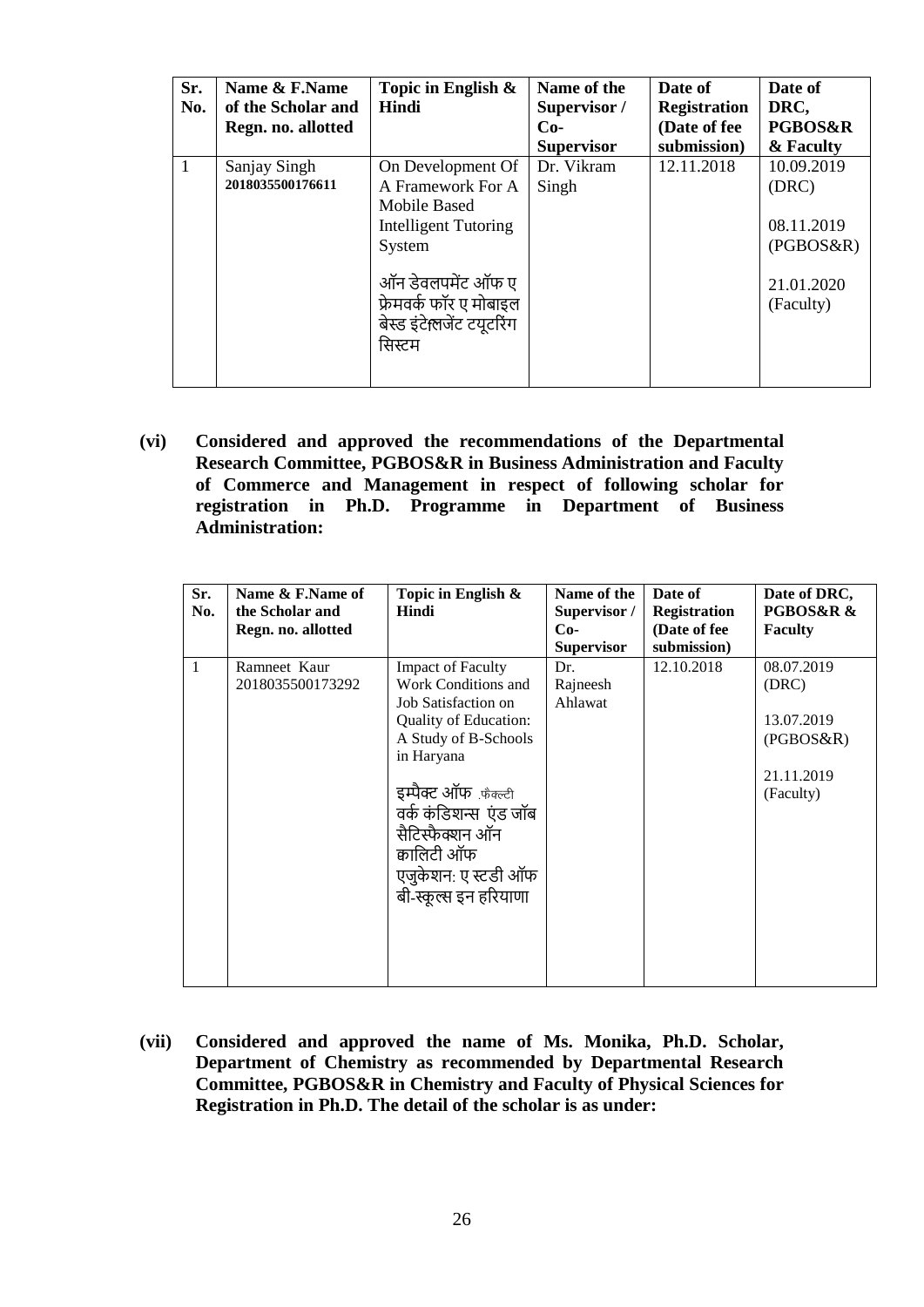| Sr.<br>No. | Name $\&$<br><b>F.Name of</b><br>the Scholar<br>and Regn.<br>No. allotted | Topic in English & Hindi                                                                                                                                                                                                                                                          | Name of the<br>Supervisor /<br>$Co-$<br><b>Supervisor</b> | Date of<br><b>Registration</b> | Date of<br>DRC, $\&$<br><b>Faculty</b>                 |
|------------|---------------------------------------------------------------------------|-----------------------------------------------------------------------------------------------------------------------------------------------------------------------------------------------------------------------------------------------------------------------------------|-----------------------------------------------------------|--------------------------------|--------------------------------------------------------|
|            | Monika D/o<br>Sh. Gopal<br>Singh<br>15147740001                           | Synthesis of Polypyrrole, tungstate<br>and titanium oxide doped<br>Polypyrrole composites and<br>comparative study of their<br>properties.<br>सिंथेसिस ऑफ पॉलीपॉयरोल, टंगस्टेट<br>एंड टाइटेनियम ऑक्साइड डोप्ड<br>पॉलीपॉयरोल कम्पोजिट्स एंड<br>कम्पेरेटिव स्टडी ऑफ देयर प्रॉपर्टीज | Dr. Gita Rani                                             | 24.09.2016<br>(PGBOS&R)        | 30.08.201<br>6<br>(DRC)<br>30.09.201<br>6<br>(Faculty) |

**(viii) Considered and approved the recommendation of the Departmental Research Committee, PGBOS&R in Computer Science & Applications and Faculty of Physical Sciences in respect of following scholar for registration in Ph.D. Programme in Deptt. of Computer Science & Applications:**

| Sr. | Name & F.Name    | Topic in English &       | Name of the       | Date of             | Date of            |
|-----|------------------|--------------------------|-------------------|---------------------|--------------------|
| No. | of the Scholar   | Hindi                    | Supervisor /      | <b>Registration</b> | DRC,               |
|     | and Regn. no.    |                          | $Co-$             | (Date of fee        | <b>PGBOS&amp;R</b> |
|     | allotted         |                          | <b>Supervisor</b> | submission)         | & Faculty          |
|     | Jasjit Singh     | A Machine Learning       | Dr. Dilbag        | 12.10.2018          | 10.09.2019         |
|     | Samagh           | Model for Prediction     | Singh             |                     | (DRC)              |
|     | 2018035500176603 | of Heart Disease         |                   |                     | 08.11.2019         |
|     |                  |                          |                   |                     | (PGBOS&R)          |
|     |                  | अ मशीन लर्निंग मॉडल      |                   |                     | 21.01.2020         |
|     |                  | फॉर प्रेडिक्शन ऑफ़ हार्ट |                   |                     | (Faculty)          |
|     |                  | डिजीज                    |                   |                     |                    |

**(ix) Considered and approved the recommendation of the Departmental Research Committee, PGBOS&R in Business Administration and Faculty of Commerce & Management in respect of following scholar for registration in Ph.D. Programme in Department of Business Administration:**

| Sr.<br>No. | Name & F.Name of<br>the Scholar and<br>Regn. no. allotted | Topic in English $\&$<br>Hindi                                                                                                            | Name of the<br>Supervisor /<br>$Co-$<br><b>Supervisor</b> | Date of<br><b>Registration</b><br>(Date of fee)<br>submission) | Date of DRC,<br>PGBOS&R &<br><b>Faculty</b>                               |
|------------|-----------------------------------------------------------|-------------------------------------------------------------------------------------------------------------------------------------------|-----------------------------------------------------------|----------------------------------------------------------------|---------------------------------------------------------------------------|
|            | Kavita D/o Sh. Jai<br>Krishan<br>2018035500173303         | Rural Entrepreneurship in<br>Haryana: An Empirical<br>Analysis<br>रूरल एंट्रेप्रेन्योरशीप इन<br>हरियाणा: ऐन एम्पीरिकल<br><i>्</i> नालिसिस | Dr. Sanjeet<br>Kumar                                      | 12.10.2018                                                     | 08.07.2019<br>(DRC)<br>13.07.2019<br>(PGBOS&R)<br>21.11.2019<br>(Faculty) |